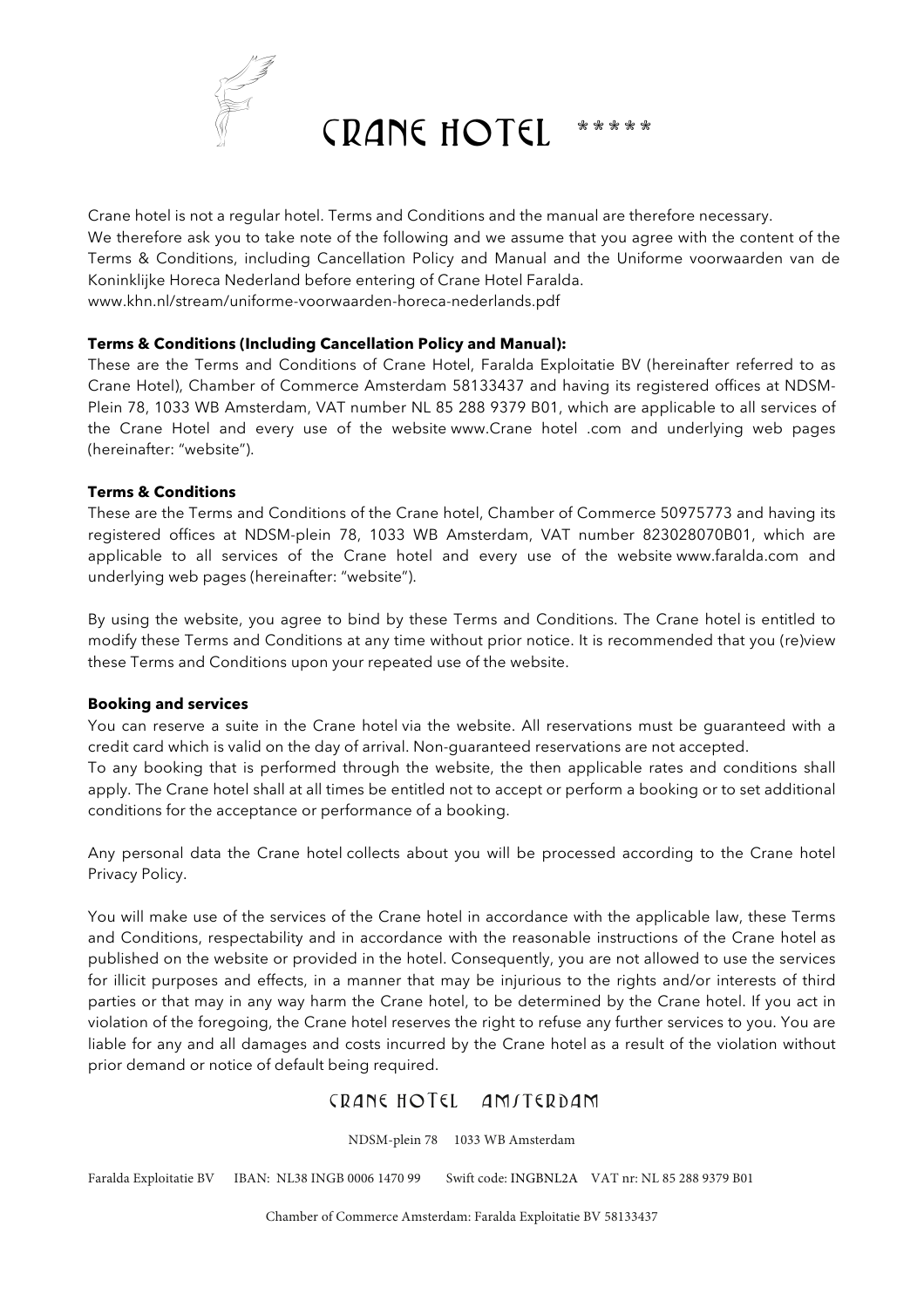

### **Cancellation, Termination & Payment**

Crane Hotel applies a non-refundable cancelation policy. A reservation is confirmed upon payment. Tenant receives an instruction manual which will be further explained by the landlord.

A booking and payment is non-transferable, non-exchangeable, non-refundable and non reschedulable. Reservations are confirmed upon payment at the following account number.

As the services of the Crane hotel concern accommodation and/or services which should be performed in a certain period or at a certain date and/or time, statutory regulations that give the customer the right to terminate the agreement entered into remotely without stating reasons and within a specific term do not apply to the agreement concluded through the Website, nor to the services.

The rates for the suites mentioned on the website are inclusive of VAT and any other levies unless specified otherwise. The rates for the studio mentioned on the website are exclusive of VAT and any other levies unless specified otherwise. When justifiable reasons exist, the Crane hotel reserves the right to amend these rates without prior notice. In the event of untimely payment or failure to pay, you shall be in default, without prior demand or notice of default being required. If you still fail to pay the claim despite demand or notice of default, the Crane hotel may hand over the claim for collection.

In the event of untimely payment or failure to pay, the Crane hotel has the right to cancel any booking without liability to the tenant for any damage or a claim for compensation.

Note the VAT is applicable to companies outside of The Netherlands. Amounts are subject to all rights. Landlord has the right to adjust the amounts.

### **Rights of intellectual property**

Cranesessions is a registered trademark and format owned by Crane Hotel. Streaming, advertisements, branding and any kind of commercial activities are prohibited without written permission off Crane Hotel.

Any kind of advertisements, the suspension of (tire) covers, lighting or the appearance of the crane is not allowed without the written permission of the landlord. For violation, a sum of  $\epsilon$  3000, - per 10 m2 per day can be charged without notice.

Any duplication and or publication for commercial use unauthorized access and use of the digital images, sound, audio and video recordings is prohibited. All master rights of Recordings, pictures or moving images belong to Crane hotel. Tenant will deliver all raw source files of the recordings and edited programmes to the Crane hotel (in highest Quality) direct after the performance. All files will be stored on a Crane hotel server.

In case of any publication Crane hotel has to be informed about the publication, statistics, exposure and target audience. In any case of publication of the final result, the name of Crane Hotel Crane hotel Amsterdam has to be mentioned in the final results.

# CRANE HOTEL AMITERDAM

NDSM-plein 78 1033 WB Amsterdam

Faralda Exploitatie BV IBAN: NL38 INGB 0006 1470 99 Swift code: INGBNL2A VAT nr: NL 85 288 9379 B01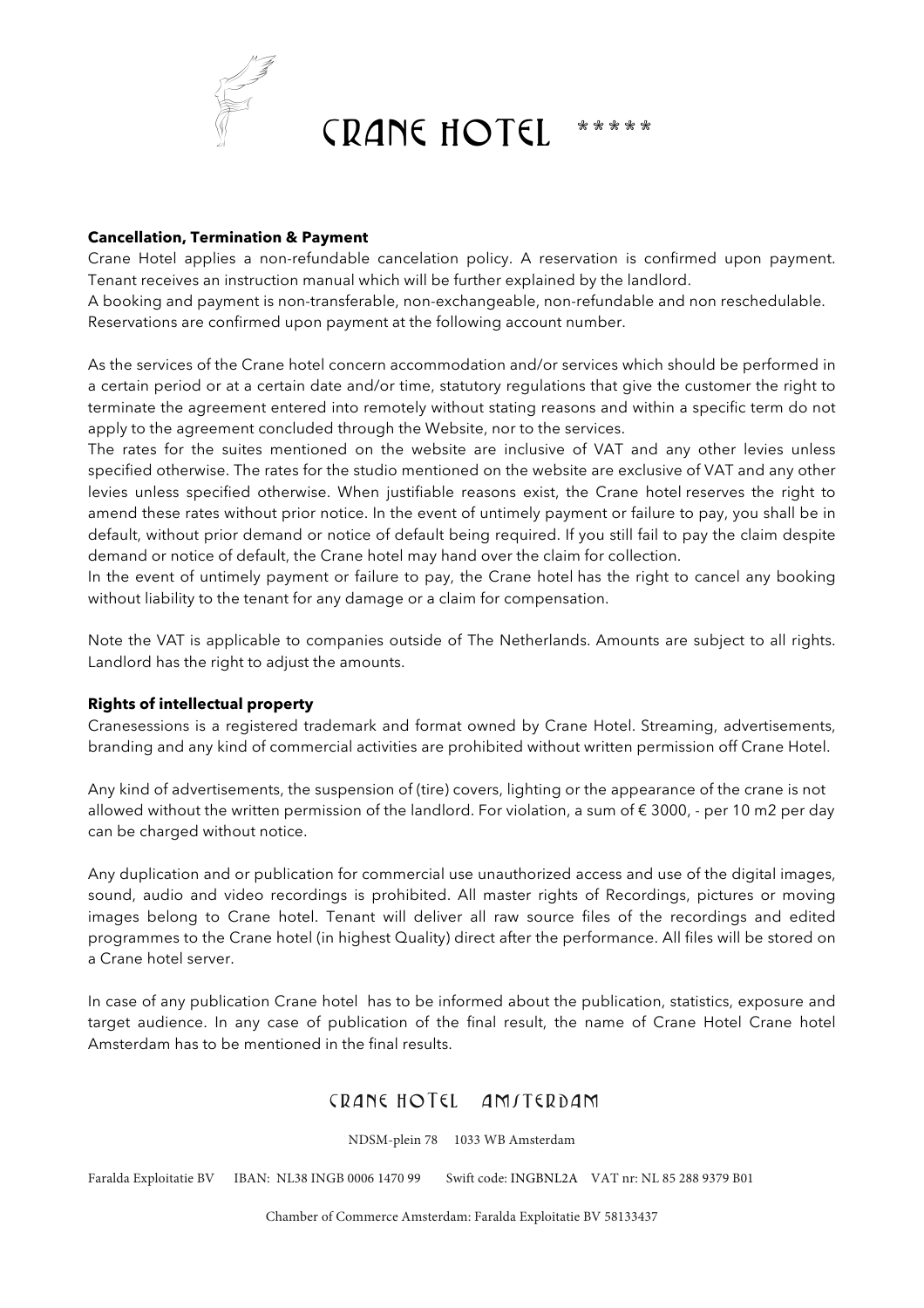

You acknowledge and agree that the website contains material which is protected under copyright law. Certain names, words, titles, phrases, logos, icons, graphics or designs in the pages of this website may constitute trade-names, trade-marks or service marks of the Crane hotel or its affiliates. The display of trademarks, trade names or service marks on pages at this website does not imply that a license of any kind has been granted to anyone else.

You are free to download the material posted on this website for non-commercial purposes, to store it temporarily on a single computer, and to print it solely for your own personal purposes. You agree that you do not acquire any ownership rights in any downloaded content. You may not distribute copies of the material for any purpose or 'frame' it in any site you create or operate. You agree to abide by all copyright notices, information and restrictions contained in any content on this website.

Any unauthorized downloading, transmission, republication or other copying or modification of material posted on this website, including trademarks, trade names and service marks, may violate trade-mark law and copyright law, and may result in legal action. The Crane hotel reserves the right to take legal action against any unauthorized use of the trade-names, trademarks and images of the Crane hotel and its affiliates found on this website.

No unlawful or prohibited use

As a condition of your use of this website, you warrant to the Crane hotel that you will not use this website for any purpose that is unlawful or prohibited by these Terms and Conditions.

The Crane hotel is under no obligation to monitor or review discussions, chats, postings, transmissions, bulletin boards, and the like on this website and assumes no responsibility or liability arising from the content of any such locations nor for any error, defamation, libel, slander, omission, falsehood, obscenity, pornography, profanity, danger, or inaccuracy contained in any information within such locations on the website. If you are of the opinion that a part of the contents of the website is in violation of intellectual property rights or in any other way unlawful, you must send a notification to the Crane hotel with a complete and accurate indication of the content involved and why it is unlawful.

You are prohibited from posting or transmitting any unlawful, threatening, libelous, defamatory, obscene, scandalous, inflammatory, pornographic, or profane material or any material that could constitute or encourage conduct that would be considered a criminal offense, give rise to civil liability, or otherwise violate any law. The Crane hotel will fully cooperate with any law enforcement authorities or court order requesting or directing the Crane hotel to disclose the identity of anyone posting any such information or materials.

All master rights of Recordings, pictures or moving images belong to Crane Hotel. All raw source files of the recordings and edited programmes has to be delivered to Faralda (in highest Quality) direct after the performance. All files will be stored on a Faralda server.

### **Disclaimer of warranties**

The Crane hotel has compiled the information on this website for the use of guests, prospective guests and travel professionals. The information, material and software algorithms contained in this website or

# CRANE HOTEL AMITERDAM

NDSM-plein 78 1033 WB Amsterdam

Faralda Exploitatie BV IBAN: NL38 INGB 0006 1470 99 Swift code: INGBNL2A VAT nr: NL 85 288 9379 B01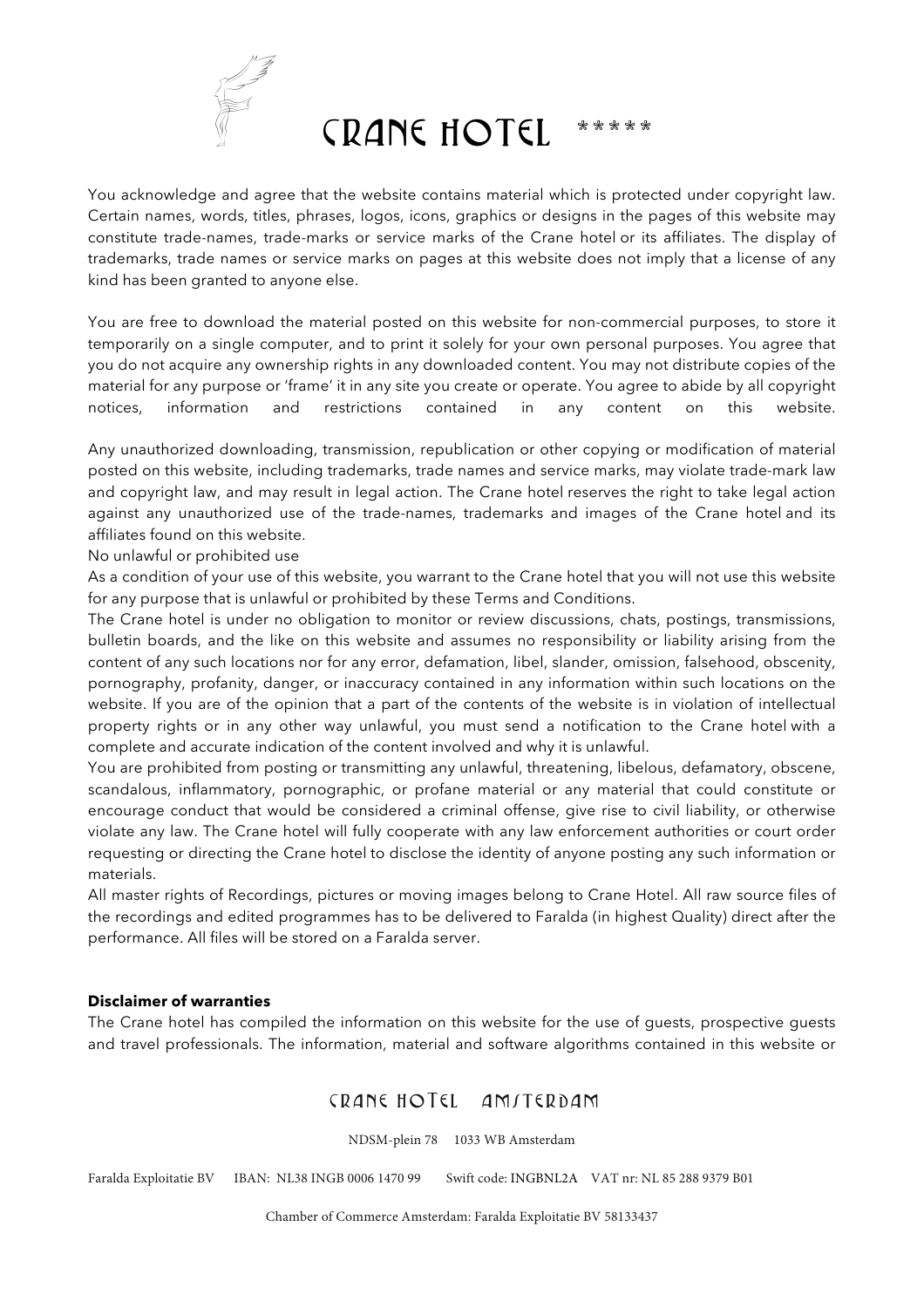

which may be downloaded from this website, including text, graphics and hyperlinks, are provided 'as is' and 'as available'.

The information and material contained in this website are believed to be accurate and complete at the time of their posting. Although the Crane hotel attempts to ensure that all information and material remain current and accurate, they are subject to change without notice and the Crane hotel does not warrant their accuracy, completeness and currency at all times. In addition, the Crane hotel does not warrant the accuracy, adequacy or completeness of software algorithms and expressly disclaims liability for errors or omissions in any software algorithms.

The Crane hotel does not guarantee that the website and/or its services is accessible at all times and without interruptions or breakdown.

No warranty of any kind, implied, express or statutory, including but not limited to warranties as to noninfringement of intellectual property rights or third party rights, title, latent defects, uninterrupted service, merchantability, fitness for a particular purpose and freedom from computer viruses, is given in conjunction with the information, materials and software algorithms.

## **Links to third party websites**

The Crane hotel does not control any third party website and is therefore not responsible for the content of any linked website or any link contained in a linked website. The Crane hotel provides such links only as a convenience to you and the inclusion of any link does not imply endorsement, investigation or verification by the Crane hotel of the linked website or any information contained in it.

Software algorithms made available and hyperlinks to other internet resources are at your own risk. The content, accuracy, opinions expressed, and other links provided by these software algorithms and resources are not investigated, verified, monitored, or endorsed by the Crane hotel.

Applicable law and jurisdiction

These Terms and Conditions as well as all agreements and all disputes that might come from or might be connected with the Terms and Conditions, the use of the website or the services of the Crane hotel are governed by Dutch law. This choice of law will not, however, have the result of depriving you of the protection afforded to you by provisions that cannot be derogated from by agreement by virtue of your domestic law.

To the extent that national or international rules of law do not prescribe otherwise as mandatory, any disputes that arise from or are related to these Terms and Conditions or the use of the website or the services of the Crane hotel will solely be submitted to the competent court in Amsterdam.

To ensure safety Faralda has the right at any time to cancel the booking and reservation and / or to deny you access to the Faralda crane hotel. Faralda accepts no liability in case of damage, injury, theft, loss, denial of access, cancellation of the stay or for any reason whatsoever.

Faralda is not liable and / or responsible for injury, loss or damage resulting from non-compliance with this User Agreement. Damage caused due to theft, vandalism, improper use to observe these instructions will be charged to the guest without notice. The amount will be debited from your credit card.

By entering a reservation, or entering the crane you agree with these User Terms of the Faralda NDSM Crane Hotel.

# CRANE HOTEL AMITERDAM

NDSM-plein 78 1033 WB Amsterdam

Faralda Exploitatie BV IBAN: NL38 INGB 0006 1470 99 Swift code: INGBNL2A VAT nr: NL 85 288 9379 B01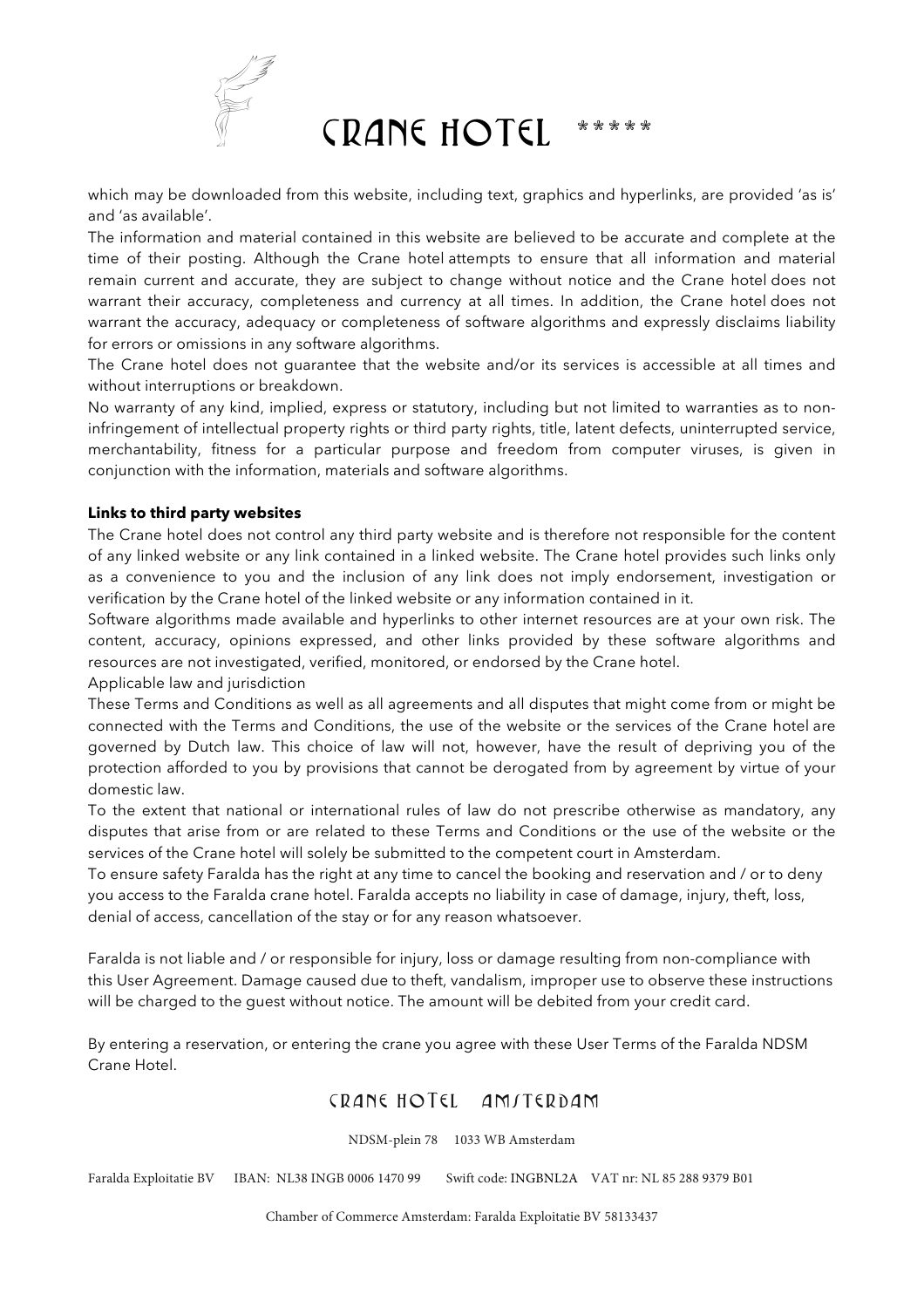

Faralda excludes any liability as a result of works, activities and adjustments to and around the crane, which could cause damage to third parties. Any tenant/guest of the crane should have a private event insurance with liability coverage.

On all transactions and services the Terms and Conditions of the Crane Hotel are valid which have been filed with the Amsterdam Chamber of Commerce.

Guests do state to be aware of the Terms and Conditions of the Crane Hotel and the user instructions, to have received, read and agree to these.

Information can be obtained from the website www.faralda.com, our email address info@faralda.com. A copy of the General Terms will be handed over at first request.

Guests can't claim any rights to these mentioned limitations and terms and conditions and operating instructions in the Faralda crane hotel. The Faralda crane hotel accepts no liability regarding the limitations specified in these terms and conditions, and user manual. Where possible, the management will do everything to ensure you a pleasant stay.

## CRANE HOTEL AMITERDAM

NDSM-plein 78 1033 WB Amsterdam

Faralda Exploitatie BV IBAN: NL38 INGB 0006 1470 99 Swift code: INGBNL2A VAT nr: NL 85 288 9379 B01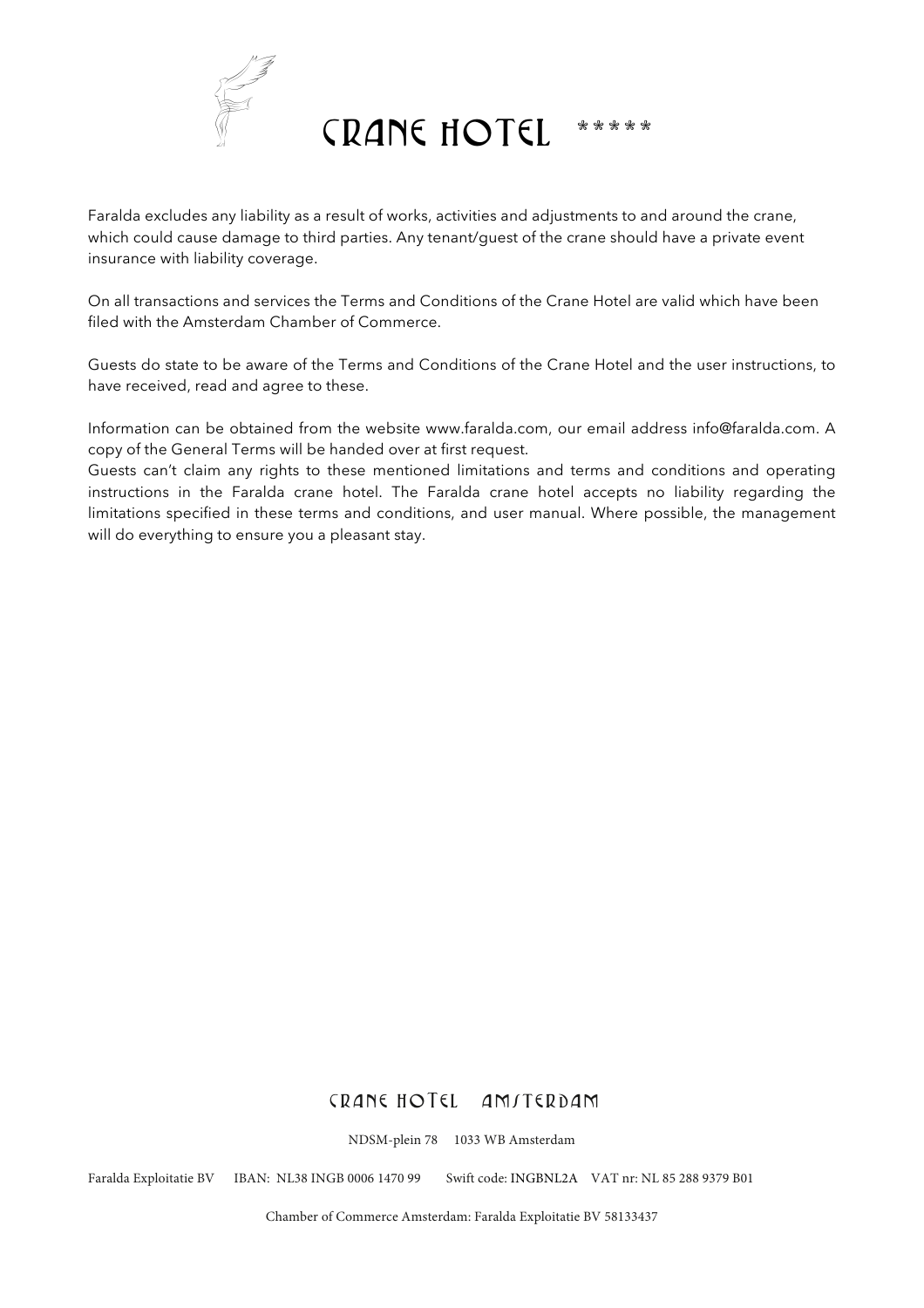

## **Part 2**

Because of security, it is forbidden to go to that section that is not accessible to the public. These sections / areas are given with a "Prohibited Unauthorized" sign.

Guests may not derive any rights in the Crane hotel crane hotel as described in these General Terms and Conditions. Crane hotel kraanhotel accepts no liability whatsoever for the restrictions mentioned in these General Terms and Conditions. Wherever possible, the management will do everything possible to ensure a pleasant stay.

Check-in times: Check-in time is from 13.30 Check-out is no later than 11.30

If geust check out after 11.30 PM  $\epsilon$  20.00 will be charged for each whole or half hour. Luggage can be stored in the studio.

### **Sound**

It is forbidden to produce more than 85 DB sound measured in the rented space. (Sub) woofers and all equipment that cause less than 40 db should be insulated from the ground. In all cases staff instructions should be followed.

### **Cleaning**

The rented spaces must be delivered in the same state in which they are entered. Cleaning services are performed by the tenant. If the tenant fails to provide the rented space as it enters it, the cleaning will be done by the landlord Crane hotel and cleaning will be charged..

Use of Confetti, use of sprays, confetti or other polluting material is strictly forbidden. Tenant must remove the waste and / or sticky substance (chewing gum, melted ice cream, candy and the like) immediately.

#### Damage and cleaning costs

If, in the opinion of Crane hotel the crane is still too dirty, recovery and cleaning costs will be chargedand billed to the tenant in the recalculation must be paid within 7 days by the tenant at Crane hotel. Crane hotel 's judgment cannot be discussed.

#### **Exclusion of liability**

The liability of the Crane hotel due to an attributable breach of its obligations and/or on account of an unlawful act or otherwise will be limited to compensation for direct damage suffered by you to an amount not exceeding the total price paid by to the Crane hotel for the services from which the liability followed.

## CRANE HOTEL AMITERDAM

NDSM-plein 78 1033 WB Amsterdam

Faralda Exploitatie BV IBAN: NL38 INGB 0006 1470 99 Swift code: INGBNL2A VAT nr: NL 85 288 9379 B01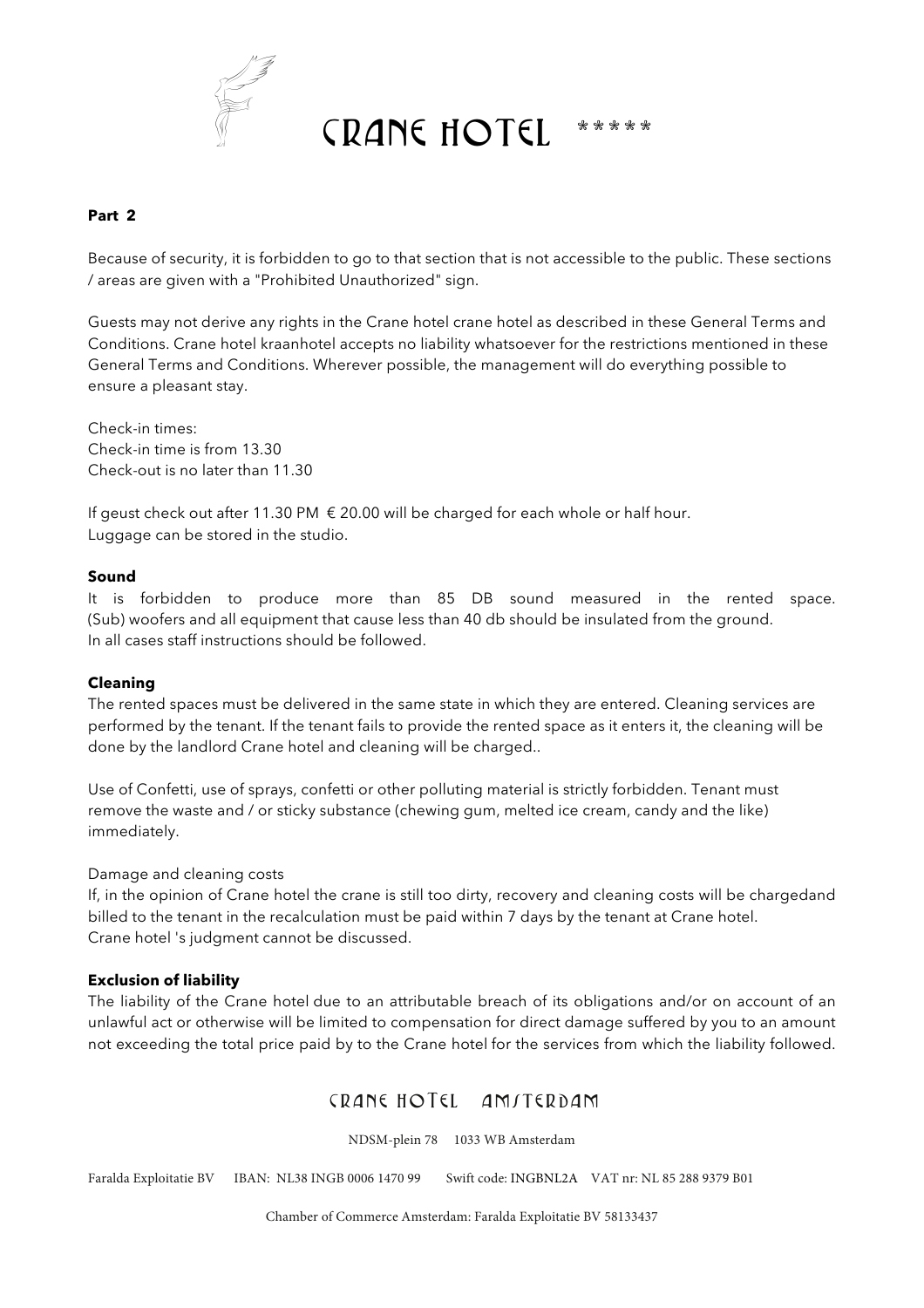

However, under no circumstances will the total liability of the Crane hotel for direct damage, of whatever nature, exceed an amount of €500,-.

### **Direct damage is understood to mean exclusively:**

a. damage to property;

b. reasonable costs incurred in assessing the cause and the extent of the damage, in so far as the assessment is related to direct damage as referred to in these Terms and Conditions;

c. reasonable costs incurred in preventing or limiting damage, in so far as you prove that such costs led to a limitation of direct damage as referred to in these Terms and Conditions.

Any liability of the Crane hotel for damage other than direct damage ("indirect damages"), including – but not limited to – moral or consequential damages, loss of profits, loss of opportunities, loss of information, expenses arising in connection with this website or in connection with any hyperlinked website or damages arising from the use of or the inability to use the website, software algorithms or hyperlinked websites by interruption, defect, delay in operation or transmission, computer virus or line or system failure, is expressly excluded.

The restrictions mentioned in the preceding paragraphs of this article will lapse if and in so far as the damage is the result of intentional or willful recklessness on the part of the Crane hotel or its managers ("own actions").

A condition for the creation of a right to damages will always be that you must report the damage to the Crane hotel in writing as soon as possible after it arises. Any claim for damages against the Crane hotel will lapse by the mere expiry of a period of 6 months from the inception of the claim.

Any kind of adjustments in and on the Crane are forbidden and only performed in agreement and are only permitted after written consent and under the supervision of Crane hotel.

All instructions of the landlord must be followed. Costs incurred and consequential damage will be recovered if the instructions of the Landlord are not followed.

Entering the crane is entirely at your own risk. Landlord is not liable for any kind of damage, injury, theft, nuisance in any way whatsoever.

Despite the safety devices the Crane meets the highest demands. In all cases, such as for technical failures, extreme weather conditions, the Landlord reserves the right to cancel the reservation or booking or may deny access into the crane without financial liability claim.

In case of violation of these General Conditions or the Manual or Instructions of the Landlord are not succeeded the access at the Crane may be denied and a penalty will be charged. All damages in the opinion of the Landlord has to be reimbursed without proper notice of default.

# CRANE HOTEL AMITERDAM

NDSM-plein 78 1033 WB Amsterdam

Faralda Exploitatie BV IBAN: NL38 INGB 0006 1470 99 Swift code: INGBNL2A VAT nr: NL 85 288 9379 B01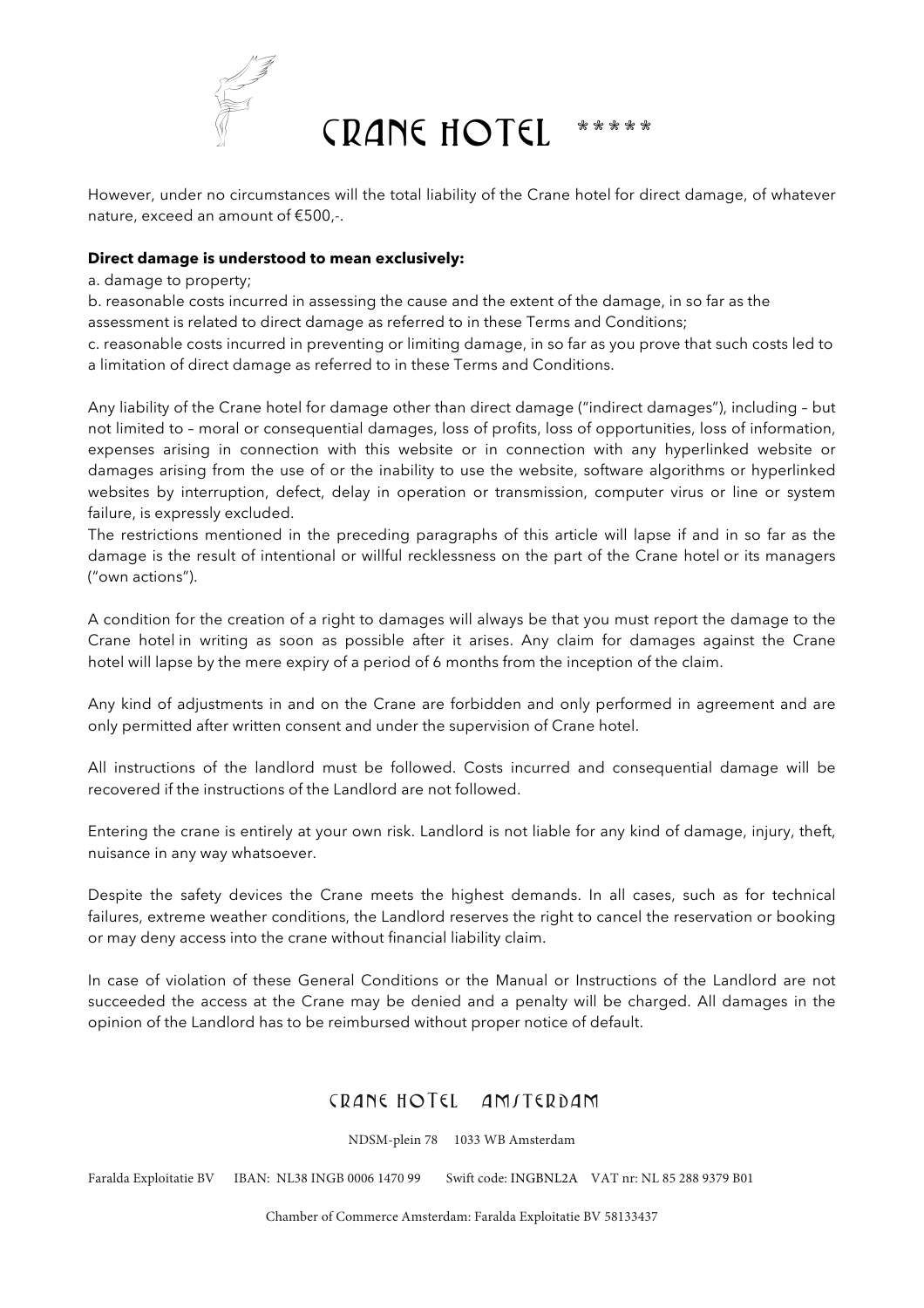

The Crane Hotel is not liable for any damage or injury resulting from improper use of the dispenser or from non-compliance with the procedures described in this operator manual.

Security takes place in the opinion of Crane hotel . Security costs will be charged to the tenant.

Without a written permission of the Landlord it is forbidden to stay with more than 4 people in one suite. It is not forbidden to use the second elevator with 4 or more people.

Beverage, damages, calculation, supplemental work, extra costs, cost savings and all matters mentioned in this agreement will be charged and deducted from the deposit.

## **Key Card**

Key cards are issued by the administrator. If the manager is not present the card will be left in the key box of by the entrance on the ground floor. The specified code (which will be send by mail if no staff is present) must be entered. By pressing the sides after entering the code the safe is opened.

The safe should be closed again and the code has to be changed at random by the guest.

The Faralda Crane Hotel is not a public building. Access is exclusively reserved for guests how rent the space. The Crane Hotel is only accessible with a personal issued key card. This card is only available for hotel guests or have been invited by the owner.

The timing and manner in which the key card is provided will be in consultation with the guests. Users receive the Entry pass at check-in. This rule may be waived if the guest wishes to pick up the key card when the reception / studio in the Faralda crane is not occupied.

You will enter a private and not a public space. The key card gives you exclusive access to the building entrance, staircase 1 (the red spiral staircase) to both platforms, the 2 lifts, only your own suite, the two platforms and the spa terrace on top of the crane. Only in case of emergency the whole crane and the emergency stairs may be accessed.

Users must be able, at the request of the manager or other staff, to hand over a key card provided by him, written approval or a printed reservation at all times.

Only the reserved and public spaces (the booked suite, landings and Spa platform at level 4) may be accessed with the key card. Entering any other areas is prohibited. It is forbidden to allow unauthorized persons in the crane without prior consent by the owner or staff. At all times the Faralda crane guest must check whether all the doors (lift, entrance) are tightly closed.

In case of loss, theft or damage of the key card a duplicate can be provided but a replacement fee of 15 euros will be charged.

# CRANE HOTEL AMITERDAM

NDSM-plein 78 1033 WB Amsterdam

Faralda Exploitatie BV IBAN: NL38 INGB 0006 1470 99 Swift code: INGBNL2A VAT nr: NL 85 288 9379 B01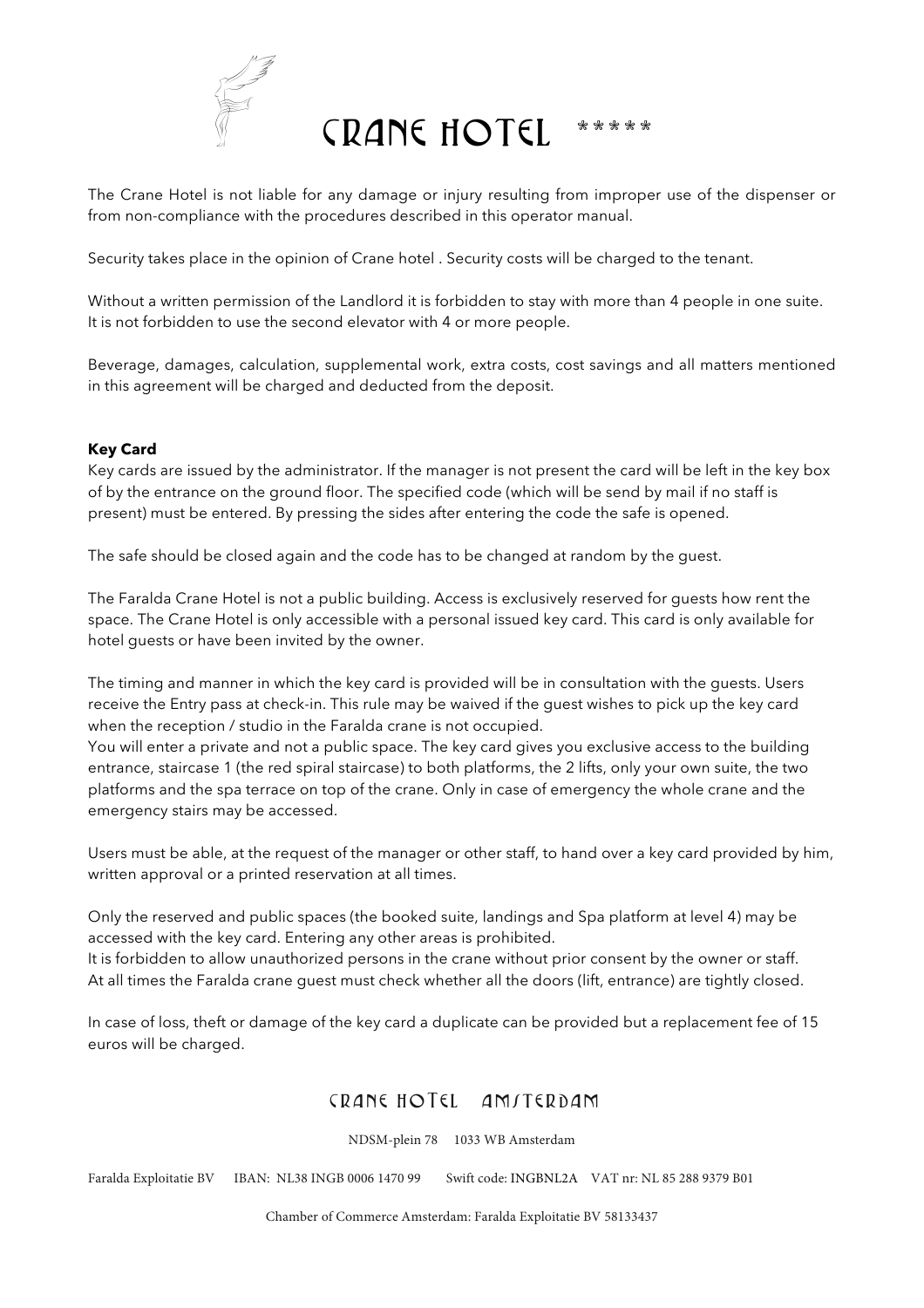

### **Suites**

It is forbidden to make changes or any damages to the crane, the suites and the facilities. Damage to the interior or the artefacts will be charged to the guest without notice of default.

The crane will keep moving if the wind direction changes. Although this is the charm of the unique crane hotel the crane those guests who suffer from seasickness should prepare for possible small movements.

#### **Toilets**

It is strictly prohibited to put deposit or any waste in the toilets except a modest amount of toilet paper. Prohibited are for example cigarettes, sanitary napkins, paper, large amount of toilet paper and / or any form of waste. All costs because of blockage and damage will be recovered without any notice to the polluter / guest.

The tower, which includes the part where the suites are located, will rotate with a changing wind direction. Strong wind gusts can move the crane even a little bit. Although this is the charm of the unique crane hotel the crane those guests who suffer from seasickness should prepare for possible small movements.

### **Elevators 1 and 2**

Operating Instructions:

Guests should be aware that the Crane hotel crane hotel can not be expected to be the service and luxury which may apply. The crane has 2 elevators, but the crane is not wheelchair accessible.

The elevators can produce technology sound due to the racking rails. When the user manual is not followed, other guests may be locked and damage of the elevators may occur. Therefore, always close the outside and inside elevator doors.

Wait 4 seconds on arrival of the elevator on the chosen level. For non-observance of these 4 seconds, damage may occur.

Elevators cannot be used if the doors are not closed. Other guests will be unable to use the lifts.

Damage to the elevators as a result of breach of this User guide will be charged to the guest. The crane is not accessible for wheelchairs.

Elevator 1 (max. 8 persons / 800 kg) provides access to Bordes 1 (at 9 meters height) and Bordes 2 (at 9 meters height). Bordes 2 (at 9 meters height) is also the lift station.

Elevator 2 (max. 3 persons / 300 kg) which gives access to the 3 suites and top deck with Spa pool (at 50

# CRANE HOTEL AMITERDAM

NDSM-plein 78 1033 WB Amsterdam

Faralda Exploitatie BV IBAN: NL38 INGB 0006 1470 99 Swift code: INGBNL2A VAT nr: NL 85 288 9379 B01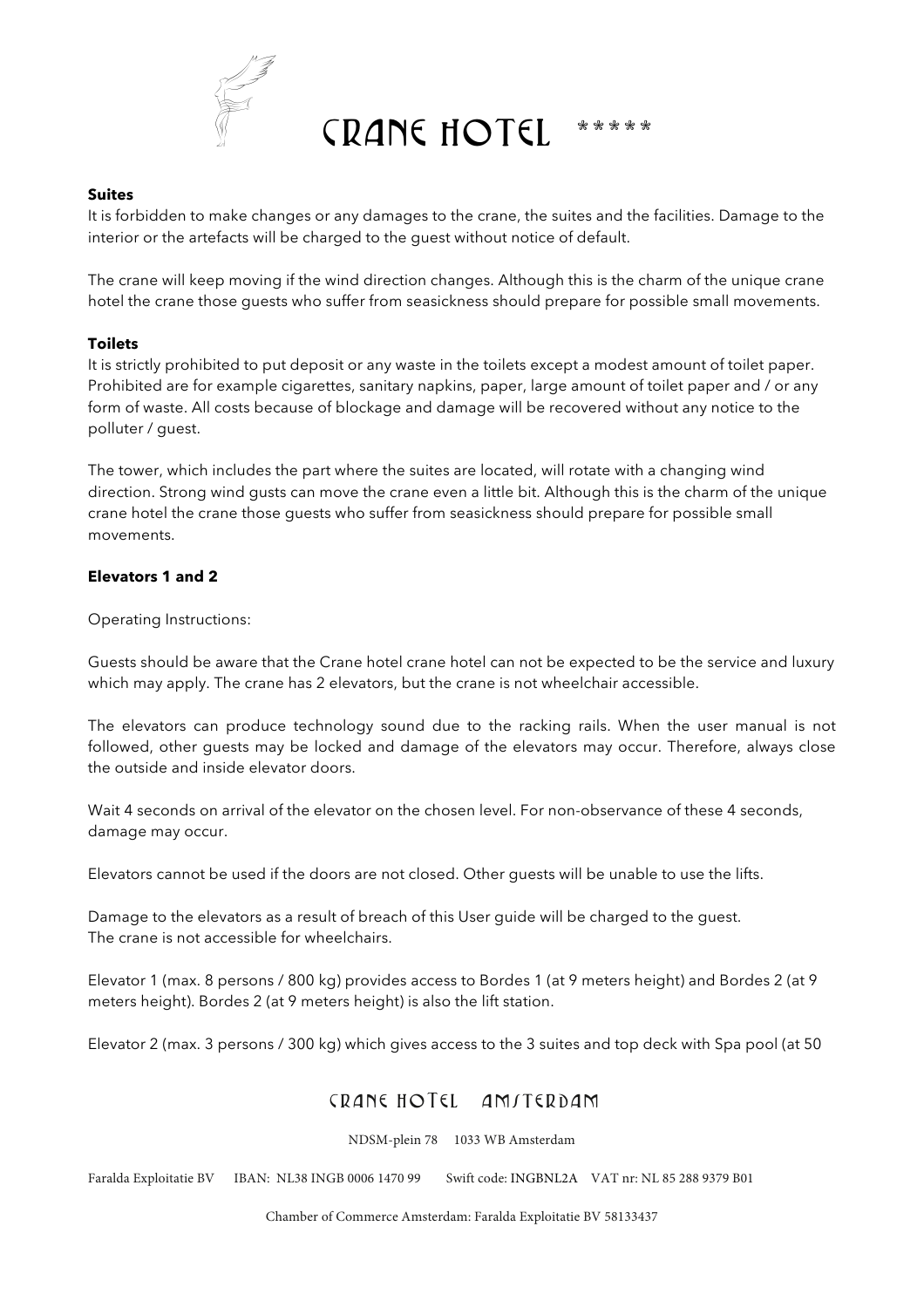

meters height). Elevator 2 is attached to the tower. The entire upper part of the crane has a wind vane position and continues to move if the wind direction changes.

It is forbidden to enter the elevator when the crane is turning around. Use of lift 2 to the suites is exclusively reserved for guests who rent the suites. Without written permission, it is prohibited to use elevator 2.

In each suite there are 2 outside doors: An entrance door from the elevator and an escape door. Except in case of emergency it is forbidden to use the escape door in the suites and to use the emergency stairs in the tower.

Use of the elevators cannot be guaranteed. When the user instructions are not followed, other guests might be trapped and damage may be caused to the elevators.

## **Spa**

The spa terrace on top deck is only accessible with the written consent of the owner / manager. This permission is included in the reservation and booking confirmation send by mail. The access to the hoist of the crane from the spa pool deck is prohibited without consent by the owner or staff.

- Do not use bath oil, foam or salt in the spa water.
- Do not dive jumping.
- Danger DANGER FOR ELECTRICAL SHOCK. Do not use the spa with rain or thunderstorms.
- Do not allow children to use the spa without adult supervision.
- For safety reasons, always cover the spa with the cover if it is not in use.
- TO LIMIT THE DANGER TO PROHIBITIONS: A water temperature between 38 ° C and 40 ° C is considered safe for a healthy adult.
- of drowning. Always be extremely careful that children do not enter without permission
- To avoid accidents children can not handle the spa pool. Use unless they are under constant supervision.
- Danger of drowning. Inspect the cover sail regularly for leaks, premature wear or damage.
- Never use a worn or damaged cover.
- Protection level required to avoid uncontrolled access to the spa by a child.
- For young children and when the spa is used for longer than 10 minutes, a lower water temperature is recommended.
- Before you enter the spa, measure the temperature of the water with a reliable thermometer because the water temperature controller may not be accurate.
- The use of alcohol, drugs or drugs before or during use of the Spa may cause unconsciousness with the risk of drowning.
- People who have suffered from obesity, heart disease, low or high blood pressure, circulatory problems or diabetes should consult a physician before using the Spa.
- Consult a doctor before using the spa if you have used medication.

# CRANE HOTEL AMITERDAM

NDSM-plein 78 1033 WB Amsterdam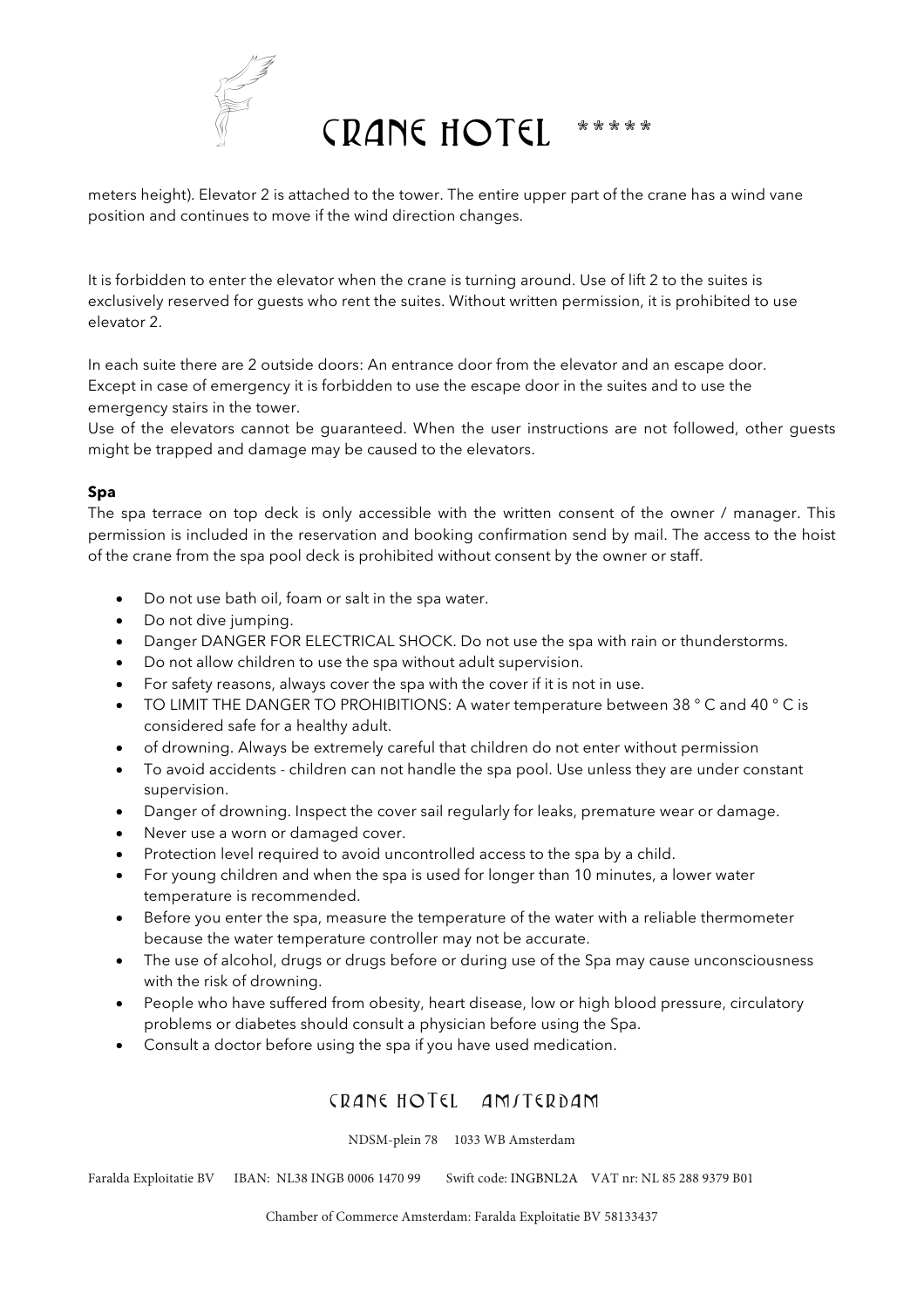

- Consult a doctor before using the spa if you are pregnant or possibly pregnant, if you are diabetes or if you are in poor physical condition.
- Persons with an infectious condition should not use a spa pool.
- Take care of the spa to prevent injury.
- Do not use the Spa immediately after heavy exercise.
- Staying under water for a long time in the spa can be harmful to health.
- If you are pregnant, staying in warm water for a longer period of time may be harmful to the person fetus.
- Measure the water temperature before entering the spa, the water may not be warmer than 38 ° C.
- Do not spend more than 10 minutes in the spa.
- The heat of the Spa in combination with alcohol, drugs or medication can cause unconsciousness.
- Be careful with temperature differences. The spa contains warm water, which can cause dizziness or extreme fatigue which can result in unconsciousness. If you feel uncomfortable, dizzy or extremely tired, you should leave the spa immediately. Unconsciousness in the spa can result in drowning.

The entry of the spa pool deck and the use of the spa pool is entirely at your own risk.

Crane Hotel will not accept liability for any damages, injury, drowning caused by improper use or by noncompliance with the operating instructions.

### **No smoking**

Smoking, excessive alcohol use, drugs and other narcotics

In the 3 suites, the public toilet facilities, the 2 elevators, the TV studio and the access building on the ground floor, it is strictly forbidden to smoke. The use of excessive alcohol, drugs or any other narcotics is strictly prohibited.

Extra cleaning costs of  $\epsilon$  250, - will be charged without default.

### **NDSM Festival / Events:**

Tenant is aware that the Crane Hotel is located on the NDSM festival grounds.

Crane hotel accepts no liability in case of noise disturbance and limited accessibility during festivals, corporate and music events.

# CRANE HOTEL AMITERDAM

NDSM-plein 78 1033 WB Amsterdam

Faralda Exploitatie BV IBAN: NL38 INGB 0006 1470 99 Swift code: INGBNL2A VAT nr: NL 85 288 9379 B01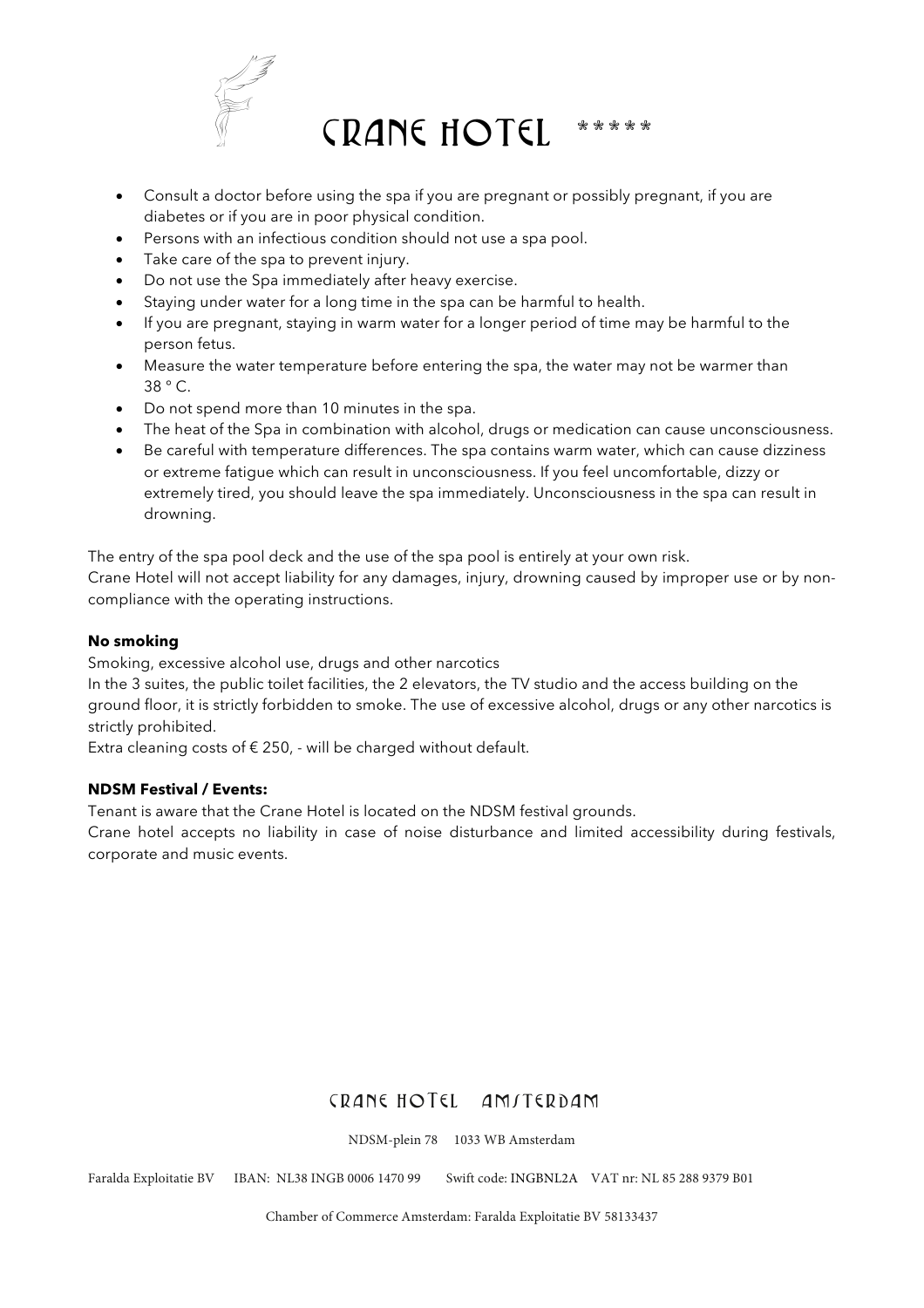

#### **TV Studio:**

Gefactureerde bedragen zijn exclusief DJ Booth, DJ, geluid, productie, apparatuur drank en consumpties. Specificatie van de Studio wordt op aanvraag verstrekt. Reclame-uiting in of aan de Crane hotel Kraan zijn zonder schriftelijke goedkeuring van Crane hotel is niet toegestaan. Inzake reclame-uitingen / branding kan met Crane hotel aanvullende afspraken worden gemaakt. Kosten voor reclame uitingen in welke vorm dan ook bedragen in principe € 3000,-- per 10 m2 per dag. De afmetingen worden door Crane hotel vastgesteld. Hierover kan niet worden gediscussieerd.

Wanneer alleen TV studio wordt gehuurd is het ten strengste verboden de ruimten te betreden die hoger gelegen zijn dan het bordes bij de toiletten. Dat betreffen de suites, gebruik van de hoogste lift, de noodtrappen boven het toilet etc. Bij overtreding kan de toegang tot de kraan zonder recht op restitutie worden ontzegt.

Afname stroom geschiedt in overleg met verhuurder Crane hotel . Huurder is verantwoordelijk voor schade wanneer te veel capaciteit wordt gevraagd.

Gebruik van suites, spa pool en de lift in de hoogste toren is alleen toegankelijk voor gasten van een van de drie suites. De toegang tot de suites, de liften en het spa pool is voor een ander ten strengste verboden.

Wanneer toch gebruik wordt gemaakt van het spa pool en / of van de lift daar naartoe zullen kosten vanwege oneigenlijk gebruik in rekening worden gebracht. Dit bedrag kan worden verhoogd wanneer sprake is van overlast en schade. Crane hotel behoudt zich in dit geval, zonder aansprakelijk of schadeplichtig gesteld te kunnen worden, het recht voor de toegang tot de kraan te ontzeggen.

Werkzaamheden in, om en aan de kraan worden in overleg verricht. De aanpassingen geschieden onder toezicht en in samenwerking met Crane hotel . Kosten voor de aanpassingen zijn voor huurder. Crane hotel Kraanhotel is een monumentaal pand. Onze Gebruikersvoorschriften en Fact Sheet Crane hotel TV Studio zijn van toepassing. Wij verzoeken u vriendelijk deze goed door te lezen.

Toiletten

Het is ten strengste verboden afval in de toiletten te deponeren anders dan een bescheiden hoeveelheid toiletpapier. Onder afval wordt verstaan elk ander afval en/ depot dan fecaliën en een bescheiden hoeveelheid toiletpapier.

# CRANE HOTEL AMITERDAM

NDSM-plein 78 1033 WB Amsterdam

Faralda Exploitatie BV IBAN: NL38 INGB 0006 1470 99 Swift code: INGBNL2A VAT nr: NL 85 288 9379 B01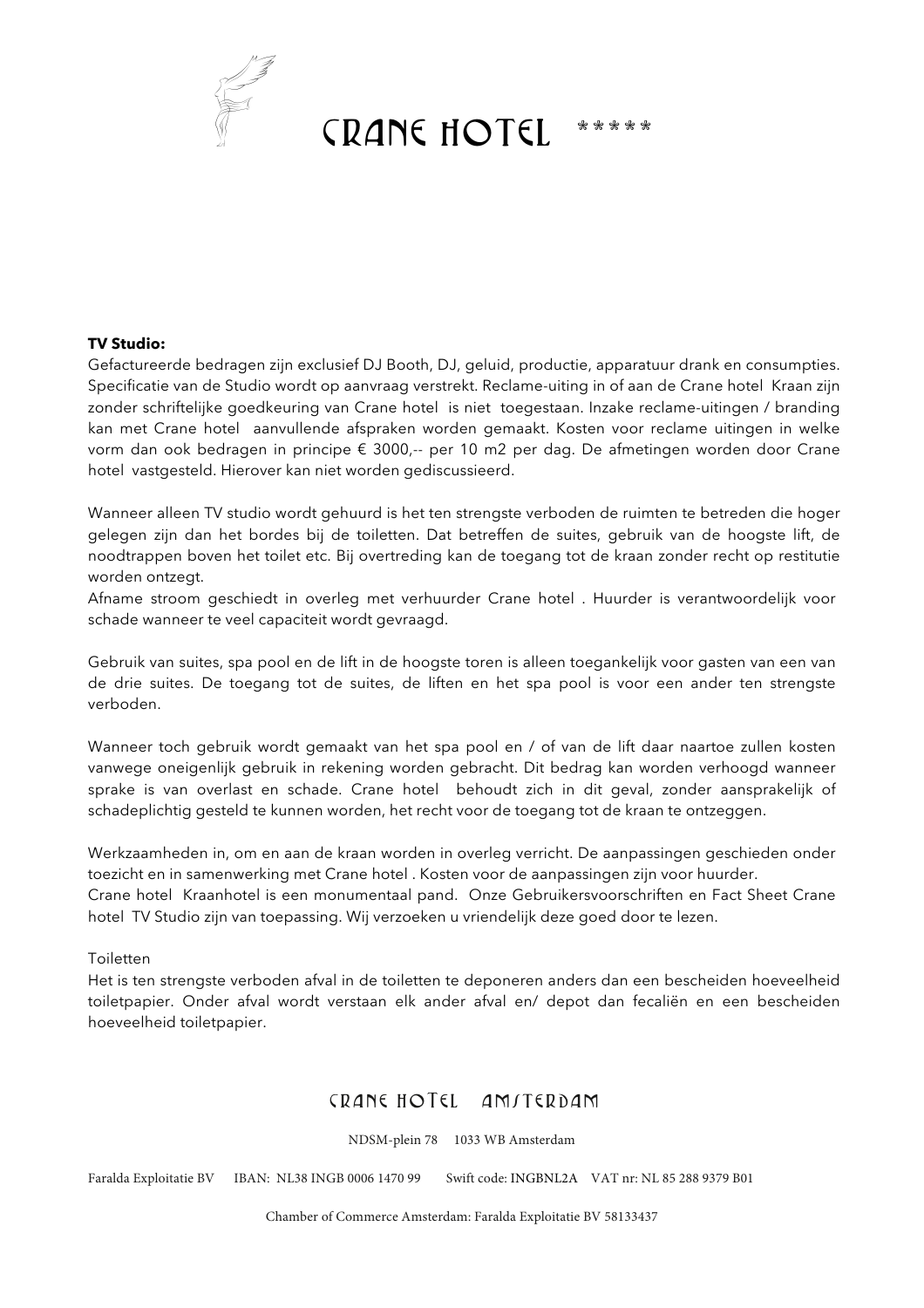

Verboden zijn dus sigaretten, maandverband, papier, grote hoeveelheid toiletpapier en / of welke vorm van afval. Alle kosten vanwege verstopping en schade zal zonder ingebrekestelling worden verhaald op de veroorzaker / gast.

Omdat de toren met de suites moeten kunnen draaien zijn er speciale toiletten in de suites. Alle installaties en leidingwerk gaat door een zeer klein gat van 89 millimeter. De afvoer van toilet en douche is daardoor zeer beperkt.

## **Spa Pool**

De Spa pool is alleen toegankelijk voor de hotelgasten. In de lift geeft u met het bordje "Bezet of Vrij" aan wanneer gebruik maakt van de Spa Pool. Vanwege hygiëne dient u de Spa Pool schoon te betreden en achter te laten. Glas op get spa pool deck is verboden. Bij betreden dienen de veiligheidsvoorschriften in acht te worden genomen. De Spa Pool is gelegen op het hoogste top deck van de kraan. Deze is bereikbaar via lift II op 4 etage.

Een gebruiksaanwijzing is naast de Spa aanwezig. Beheerder is kan u gebruik van Spa pool toelichten. Indien naar het oordeel van Crane hotel of de beheerder sprake is van onnodige verontreiniging of schade kunnen de kosten van schoonmaken op de gast worden verhaald.

Betreden van de Giek en de vluchtrappen, anders dan in gevallen van nood of zonder toestemming van de eigenaar is, niet toegestaan.

### **NDSM Festival / Events:**

Op de site van www.NDSM.nl kunt u zich laten informeren over alle leuke festivals, events en vele leuke eetgelegenheden. Crane hotel aanvaardt geen aansprakelijkheid ingeval van geluidsoverlast en beperkte toegankelijkheid.

### **Veiligheid:**

De Crane hotel kraan is alleen toegankelijk voor gasten. Crane hotel heeft uitgebreide veiligheidsvoorzieningen. Een bodyguard en extra persoonlijke VIP bewaking is op aanvraag beschikbaar.

Discretie in de kraan is gegarandeerd. Door zijn enorme omvang en hoogte is verblijf in Crane hotel Kraanhotel incognito. Met onze Hostess kunnen wij u een 5-sterren service bieden.

Per suite zijn 2 personen toegestaan, tenzij anders met verhuurder is overeengekomen.

De maximale toegestane aantal van 2 gasten pr suite die hebben gereserveerd en betaald hebben toegang tot de liften naar spa pool en hun suite. Toegang tot de kraan kan wordt ontzegd wanneer de voorwaarden niet wordt nageleefd.

Om de veiligheid te kunnen garanderen heeft Crane hotel het recht om op elk gewenst moment de boeking en reservering te annuleren en/ of u de toegang tot de Crane hotel kraanhotel te ontzeggen. Crane hotel aanvaardt geen enkele aansprakelijk in geval van schade, letsel, diefstal, verlies, het ontzeggen van de toegang, annulering van de overnachting of om welke reden dan ook.

# CRANE HOTEL AMITERDAM

NDSM-plein 78 1033 WB Amsterdam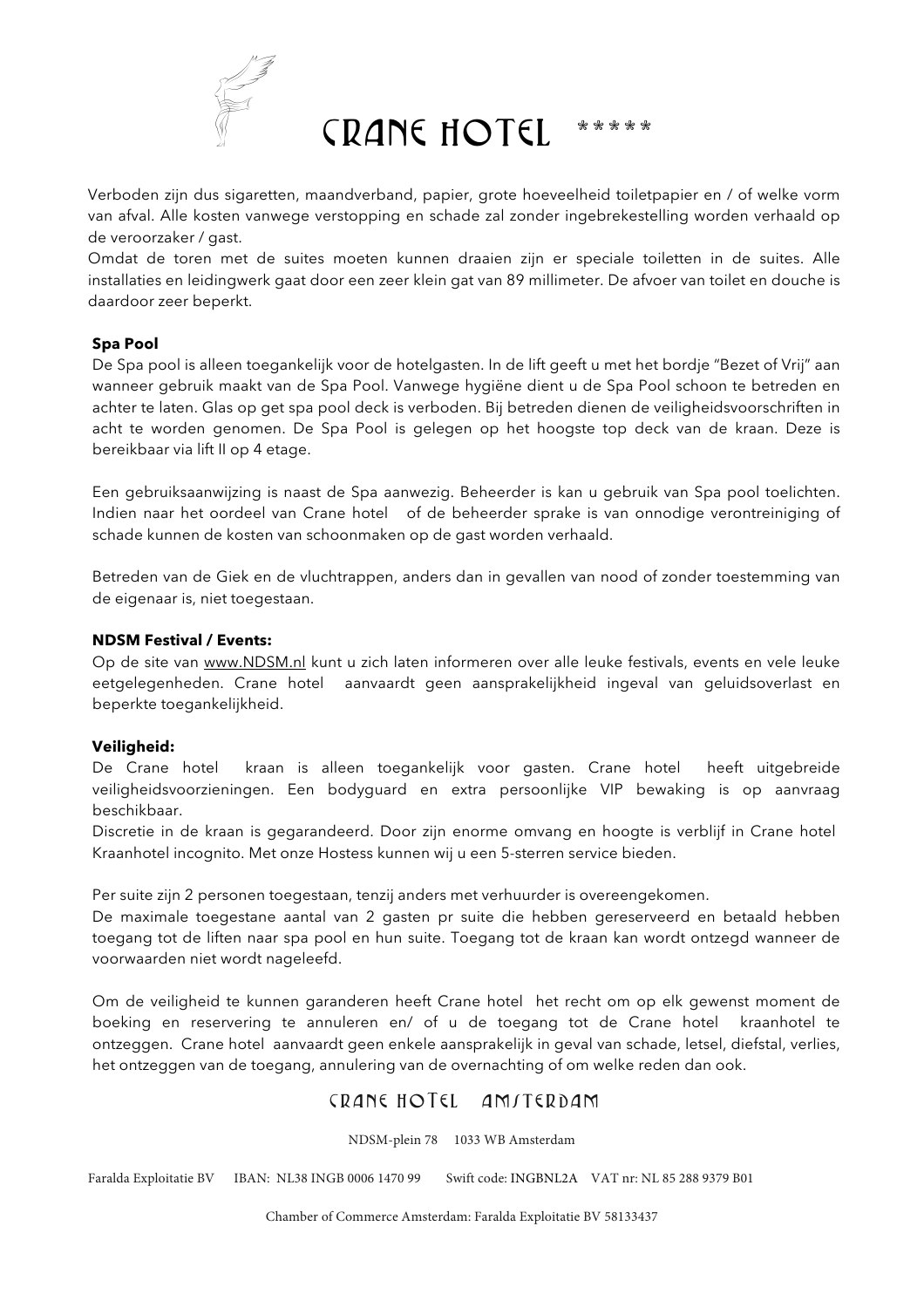

Crane hotel is niet aansprakelijk en / of verantwoordelijk voor letsel, schade welke voortvloeit uit het niet in acht nemen van deze gebruiksovereenkomst. Schade veroorzaakt als gevolg van diefstal, vernieling, onzorgvuldig gebruik en niet in achtnemen van deze gebruiksvoorschriften wordt zonder ingebrekestelling in rekening gebracht bij de gast. Het bedrag zal van uw creditkaart worden afgeschreven.

Met het aangaan van een reservering, het betreden van de kraan gaat u akkoord met deze Gebruikershandleiding en Voorwaarden Crane hotel.

Crane hotel sluit elke aansprakelijkheid uit als gevolg van werkzaamheden, activiteiten en aanpassingen in, om en aan de kraan, welke schade aan derden kunnen veroorzaken. Huurder van de kraan dient te voorzien in een eigen evenementenverzekering met aansprakelijkheidsdekking.

De directie van Crane hotel behoudt zich ten alle tijden het recht voor een reservering te annuleren of de toegang tot de kraan te ontzeggen wanneer de veiligheid niet kan worden gegarandeerd (Denk aan harde storm, calamiteiten of gebreken aan de kraan.

Ingeval er om wat voor reden dan ook moet worden geannuleerd wordt een alternatieve overnachting op een nader te bepalen moment aangeboden. Andere kosten dan een alternatieve overnachting worden door Crane hotel niet vergoed. Crane hotel is niet aansprakelijk voor enige schade en/of letsel en is niet gehouden tot enige vergoeding.

Op al onze transacties en diensten zijn de Voorwaarden Crane hotel Amsterdam, de Gebruikershandleiding van toepassing welke zijn gedeponeerd bij de KVK Amsterdam.

Gasten verklaren de Voorwaarden Crane hotel Amsterdam, de Gebruikershandleiding te hebben ontvangen, gelezen en er mee in te stemmen.

Informatie kunt u verkrijgen via de website www.faralda.com, via ons email adres info@faralda.com

De Voorwaarden Crane hotel Amsterdam

#### **Artikel 1 Definities**

Onder de navolgende woorden wordt in de CHF, en in de aanbiedingen en overeenkomsten waarop de CHF van toepassing zijn, telkens het navolgende verstaan.

1.1 Horecabedrijf De natuurlijke- of rechtspersoon of vennootschap die zijn bedrijf maakt van het verlenen van horecadiensten en lid is van Koninklijk Horeca Nederland.

1.2 Gastheer Degene die een horecabedrijf vertegenwoordigt bij het afsluiten en uitvoeren van horecaovereenkomsten.

1.3 Verlenen van horecadiensten Het door een horecabedrijf verstrekken van logies en/of spijs en/of drank en/of het ter beschikking stellen van (zaal)ruimte en/of terreinen, alles met alle daarbij behorende werkzaamheden en diensten, en alles in de ruimste zin des woords.

# CRANE HOTEL AMITERDAM

NDSM-plein 78 1033 WB Amsterdam

Faralda Exploitatie BV IBAN: NL38 INGB 0006 1470 99 Swift code: INGBNL2A VAT nr: NL 85 288 9379 B01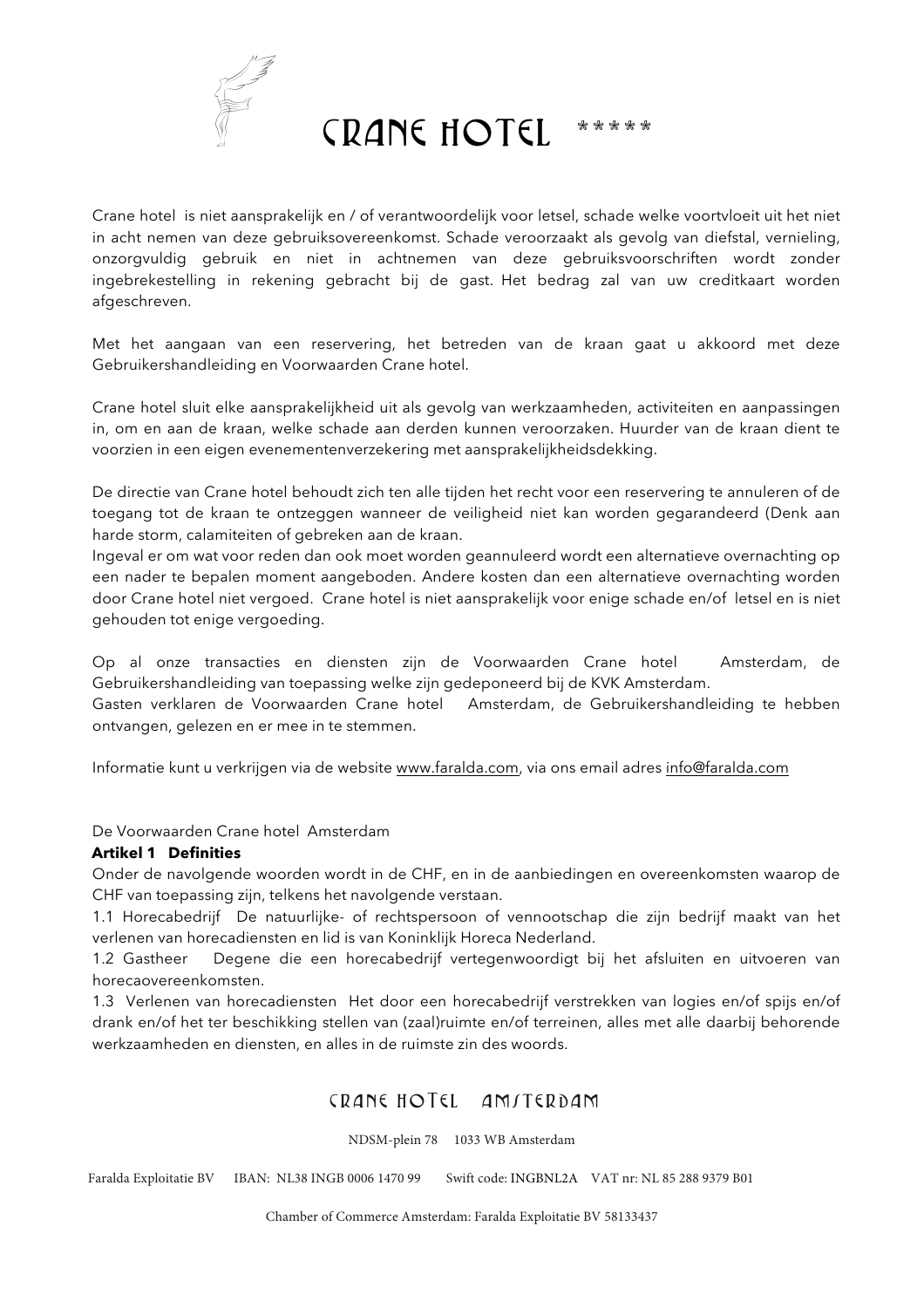

1.4 Klant De natuurlijke- of rechtspersoon of vennootschap die met een horecabedrijf een horecaovereenkomst heeft gesloten.

1.5 Gast De natuurlijke perso(o)n(en) aan wie op grond van een met de klant gesloten horecaovereenkomst één of meer horecadienst(en) moet worden verleend. Waar in de CHF van gast, of klant, wordt gesproken, wordt zowel gast als klant bedoeld tenzij uit de inhoud van de bepaling en haar strekking noodzakelijkerwijze voortvloeit dat slechts één van beide bedoeld kan zijn.

1.6 Horecaovereenkomst Een overeenkomst tussen een horecabedrijf en een klant terzake een of meer door het horecabedrijf te verlenen horecadiensten tegen een door de klant te betalen prijs. In plaats van de term horecaovereenkomst wordt soms de term reservering gebruikt.

1.7 Hotelbedrijf Het horecabedrijf waarbij het verlenen van horecadiensten voornamelijk dan wel uitsluitend bestaat uit het verstrekken van logies.

1.8 Restaurantbedrijf Het horecabedrijf waarbij het verlenen van horecadiensten voornamelijk dan wel uitsluitend bestaat uit het verstrekken van spijs en bijbehorende drank.

1.9 Cafébedrijf Het horecabedrijf waarbij het verlenen van horecadiensten voornamelijk dan wel uitsluitend bestaat uit het verstrekken van drank.

1.10 Zaalverhuurbedrijf Het horecabedrijf waarbij het verlenen van horecadiensten voornamelijk dan wel uitsluitend bestaat uit het ter beschikking stellen van zaalruimte. 1.11 Reserveringswaarde (de waarde van de horecaovereenkomst) De totale omzetverwachting van het horecabedrijf inclusief bedieningsgeld, (toeristenbelasting) en b.t.w. terzake een met een klant gesloten horecaovereenkomst, welke verwachting is gebaseerd op de binnen dat horecabedrijf geldende gemiddelden.

1.12 Koninklijk Horeca Nederland Het Koninklijk Verbond van Ondernemers in het Horeca- en Aanverwante Bedrijf "Horeca Nederland" c.q. de eventuele rechtsopvolger daarvan.

1.13 Annulering De in schriftelijke vorm door de klant aan het horecabedrijf gedane mededeling dat van een of meer overeengekomen horecadiensten geheel of gedeeltelijk geen gebruik zal worden gemaakt, dan wel de door het horecabedrijf aan de klant gedane mededeling dat een of meer overeengekomen horecadiensten geheel of gedeeltelijk niet verstrekt zullen worden.

1.14 No-show Het zonder annulering niet gebruik maken door een gast van een op grond van een horecaovereenkomst te verstrekken horecadienst.

1.15 Groep Een groep van 10 of meer personen aan wie door een horecabedrijf een of meer horecadiensten moeten worden verleend krachtens een of meer als samenhangend te beschouwen horecaovereenkomsten.

1.16 Individu Iedere persoon die niet behoort tot een groep volgens bovengenoemde definitie.

1.17 Goederen Alle goederen, daaronder begrepen gelden, geldswaarden en geldswaardige papieren.

1.18 Kurkengeld Het bedrag verschuldigd terzake het in de ruimten van een horecabedrijf nuttigen van niet door dat horecabedrijf verstrekte drank.

1.19 Keukengeld Het bedrag verschuldigd terzake het in de ruimten van een horecabedrijf nuttigen van niet door dat horecabedrijf verstrekte spijzen.

1.20 Omzetgarantie

Een schriftelijke verklaring van de klant dat terzake één of meer horecaovereenkomsten door het horecabedrijf minimaal een bepaald bedrag aan omzet zal worden gerealiseerd.

Artikeltitels dienen uitsluitend ter referentie. Er kunnen geen rechten aan worden ontleend.

# CRANE HOTEL AMITERDAM

NDSM-plein 78 1033 WB Amsterdam

Faralda Exploitatie BV IBAN: NL38 INGB 0006 1470 99 Swift code: INGBNL2A VAT nr: NL 85 288 9379 B01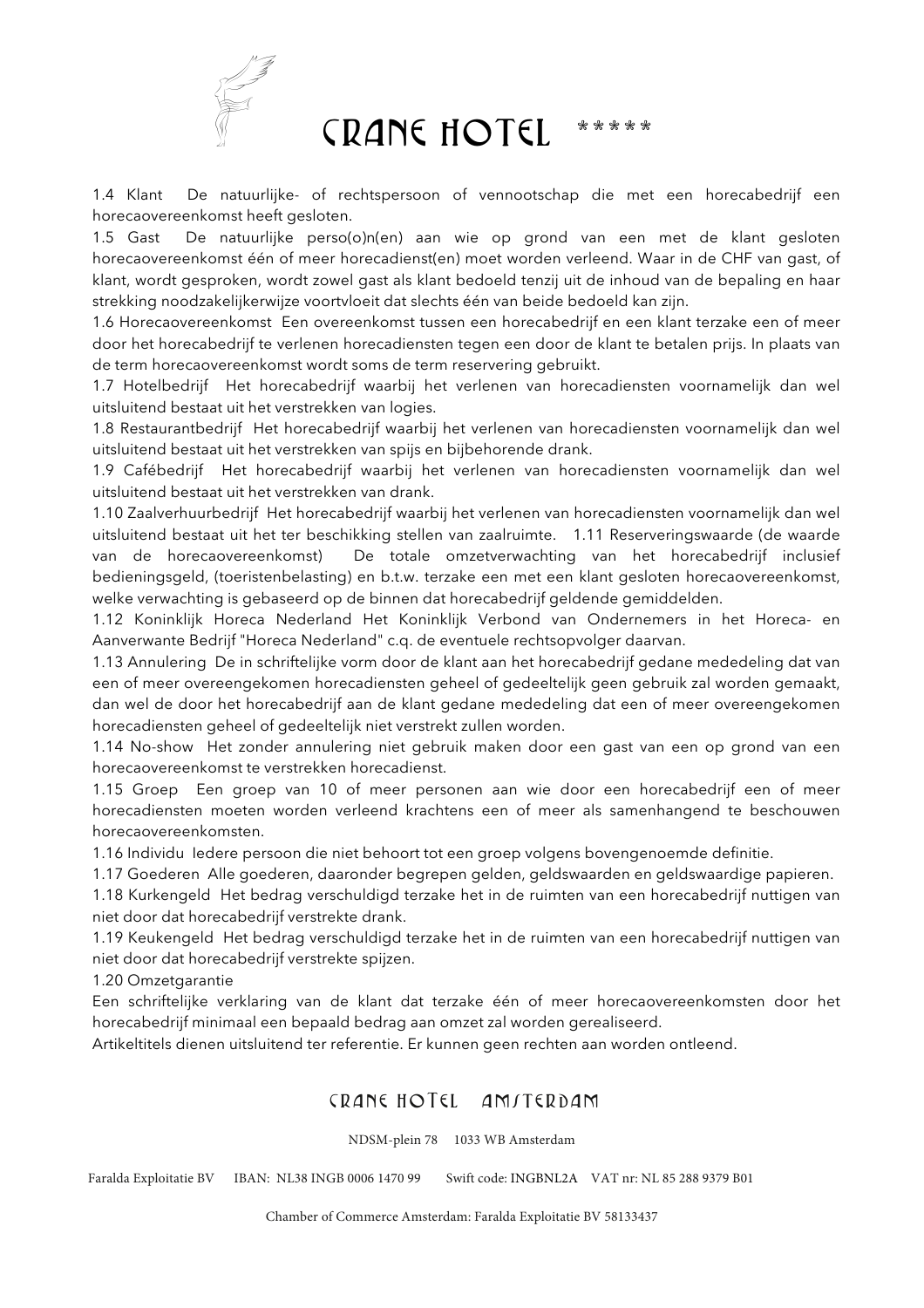

### **Artikel 2 Toepasselijkheid**

2.1 De CHF zijn met uitsluiting van alle andere algemene voorwaarden van toepassing op de totstandkoming en de inhoud van alle horecaovereenkomsten, alsmede op alle aanbiedingen terzake de totstandkoming van deze horecaovereenkomsten. Indien daarnaast toch andere algemene voorwaarden van toepassing zijn prevaleren in geval van tegenstrijdigheid de CHF.

2.2 Afwijken van de CHF is slechts mogelijk bij geschrifte en van geval tot geval.

2.3 De CHF strekken mede ten behoeve van alle natuurlijke- en rechtspersonen waarvan het horecabedrijf gebruik maakt of heeft gemaakt bij het sluiten en/of uitvoeren van een horecaovereenkomst of een andere overeenkomst of bij het exploiteren van het horecabedrijf.

2.4 Zijn de CHF eenmaal rechtsgeldig toepasselijk verklaard op een bepaalde horeca-overeenkomst, dan wordt de laatst geldende versie van de CHF toepasselijk geacht op alle volgende horecaovereenkomsten tussen dezelfde partijen, tenzij schriftelijk anders overeengekomen.

Artikel 3 Totstandkoming van horecaovereenkomsten

3.1 Een horecabedrijf kan te allen tijde om welke reden dan ook het sluiten van een horecaovereenkomst weigeren, behoudens indien een zodanige weigering geschiedt louter op één of meer gronden vermeld in artikel 429 quater Wetboek van Strafrecht (discriminatie).

3.2 Alle door een horecabedrijf gedane aanbiedingen terzake de totstandkoming van een horecaovereenkomst zijn vrijblijvend en onder het voorbehoud "zolang de voorraad (c.q. capaciteit) strekt". Doet het horecabedrijf binnen een naar gelang de omstandigheden te bepalen redelijke termijn na aanvaarding door de klant een beroep op bedoeld voorbehoud dan wordt de beoogde horecaovereenkomst geacht niet te zijn tot stand gekomen.

3.3 Wanneer het horecabedrijf aan de klant (optiehouder) een optierecht heeft toegekend kan dit recht niet worden herroepen, behoudens indien en voorzover een andere potentiële klant het horecabedrijf een aanbod doet tot het sluiten van een horecaovereenkomst terzake het totaal of een gedeelte van de in optie uitstaande horecadiensten. De optiehouder dient alsdan door het horecabedrijf van dit aanbod op de hoogte te worden gebracht, waarna de optiehouder te kennen dient te geven al dan niet van het optierecht gebruik te willen maken. Indien de optiehouder niet te kennen geeft gebruik te willen maken van het optierecht vervalt het optierecht. Een optierecht kan alleen schriftelijk verleend worden.

3.4 Horecaovereenkomsten voor (een) gast(en) aangegaan door tussenpersonen (cargadoors, reisbureaus, andere horecabedrijven e.d.), al dan niet in naam van hun relatie(s), worden geacht mede voor rekening en risico van deze tussenpersonen te zijn gesloten. Het horecabedrijf is aan tussenpersonen geen commissie of provisie, hoe ook genaamd, verschuldigd, tenzij schriftelijk uitdrukkelijk anders overeengekomen. Gehele of gedeeltelijke betaling van het verschuldigde door de gast zal de tussenpersoon in dezelfde mate bevrijden.

Artikel 4 Algemene verplichtingen van het horecabedrijf

4.1 De in dit artikel genoemde verplichtingen gelden voor ieder horecabedrijf. Alle verplichtingen welke voortvloeien uit het speciale karakter van het horecabedrijf en de aard van de te verrichten horecadiensten zijn opgenomen in de hiernavolgende artikelen.

4.2 In het geval dat de speciale regeling als bedoeld in de artikelen 5 e.v. afwijkt van een algemene bepaling in de artikelleden 4.3 t/m 4.7 geldt de speciale regeling.

## CRANE HOTEL AMITERDAM

NDSM-plein 78 1033 WB Amsterdam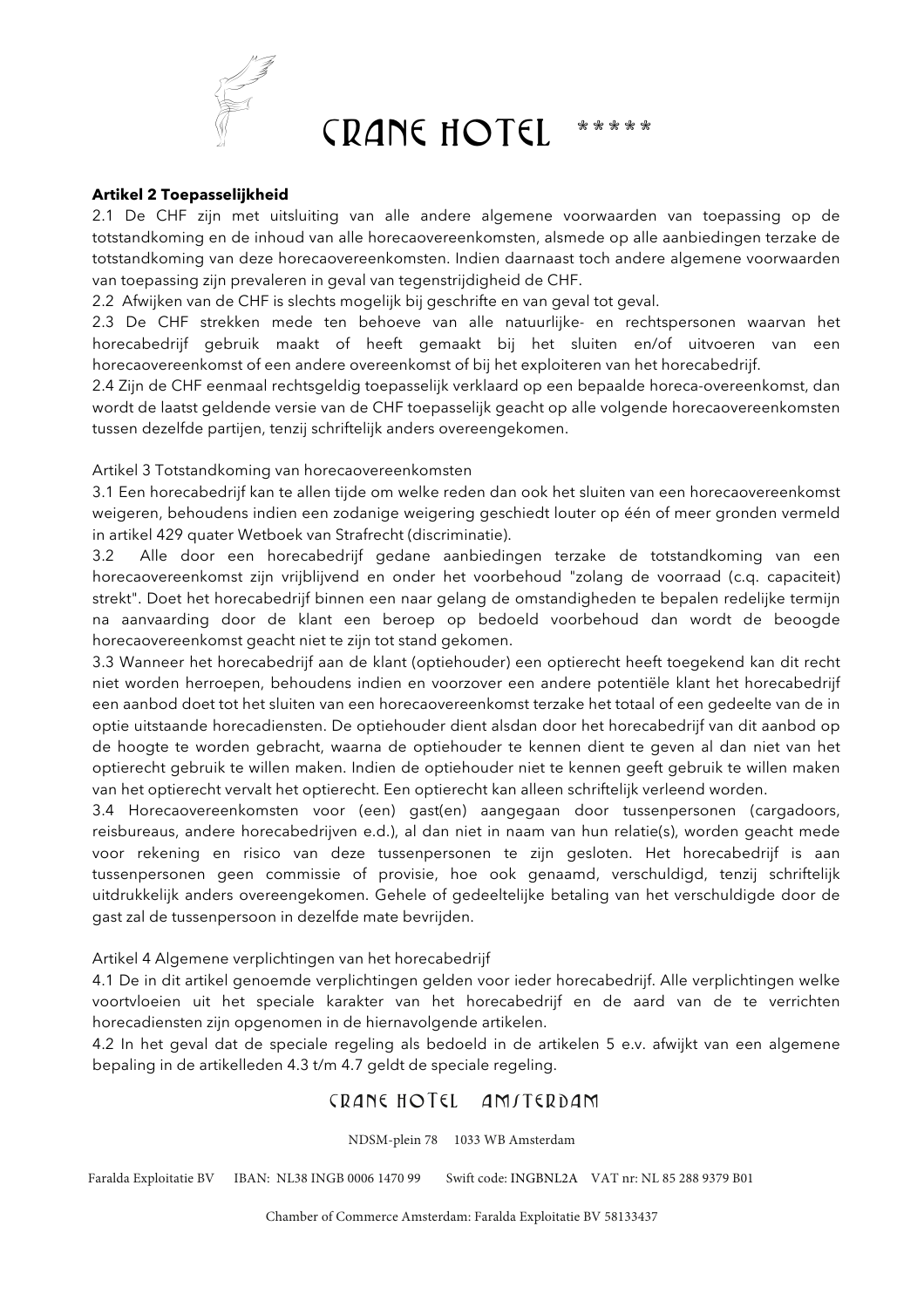

4.3 Het horecabedrijf is, onverminderd het bepaalde in de hiernavolgende artikelen, krachtens de horecaovereenkomst verplicht op de overeengekomen tijdstippen de overeengekomen horeca- diensten te verlenen op de in dat horecabedrijf gebruikelijke wijze.

4.4 De in artikel 4.3 genoemde verplichting geldt niet: a. in geval van overmacht aan de zijde van het horecabedrijf als bedoeld in artikel 15; b. indien de gast niet of meer dan een half uur te laat verschijnt; c. indien de klant de in artikel 10 bedoelde waarborgsom/tussentijdse betaling niet tijdig vol- doet; d. indien de klant, ondanks een daartoe strekkend verzoek, niet tijdig een omzetgarantie af- geeft; e. indien de klant op enige andere wijze niet volledig voldoet aan al zijn verplichtingen welke hij uit welken hoofde ook jegens het horecabedrijf heeft.

4.5 Het horecabedrijf is niet gehouden enig goed van de gast in ontvangst en/of in bewaring te nemen.

4.6 Indien het horecabedrijf voor het in ontvangst en/of in bewaring nemen van goederen enig bedrag aan de gast in rekening brengt, dient het horecabedrijf op die goederen te letten als een goed huisvader, onverminderd het bepaalde in artikel 12.

4.7 Het horecabedrijf is nimmer verplicht enig huisdier van de gast toe te laten en kan aan toelating voorwaarden verbinden.

## **Artikel 5 Verplichtingen van het hotelbedrijf**

5.1 Het hotelbedrijf is gehouden aan de gast gedurende de overeengekomen periode accommodatie ter beschikking te stellen van de binnen zijn hotel gebruikelijke kwaliteit, zulks met inachtneming van het bepaalde in het derde lid.

5.2 Het hotelbedrijf is tevens gehouden de daarbij behorende, in zijn hotel gebruikelijke horecadiensten te kunnen verlenen en de aldaar gebruikelijke faciliteiten te kunnen verschaffen.

5.3 De accommodatie dient ter beschikking van de gast te zijn van 13.00 uur op de dag van aankomst tot 11.00 uur op de dag van vertrek.

5.4 Het hotelbedrijf dient op een duidelijk waarneembare plaats de huisregels voor de gast ter kennisneming op te hangen dan wel aan te brengen dan wel neer te leggen, of de huisregels in geschrift aan de gast ter hand te stellen. De gast is gehouden de huisregels na te leven.

5.5 Het hotelbedrijf is gerechtigd op ieder moment zonder opzegtermijn het verstrekken van horecadiensten aan een gast te beëindigen wanneer de gast de huisregels bij herhaling overtreedt, danwel zich anderszins zodanig gedraagt dat de orde en de rust in het horecabedrijf en/of de normale exploitatie daarvan kan worden of wordt verstoord. De gast dient alsdan op eerste verzoek het hotel te verlaten. Het hotelbedrijf mag zijn onderhavige bevoegdheid slechts uitoefenen indien de aard en de ernst van de door de gast begane overtredingen daartoe naar het redelijk oordeel van het hotelbedrijf voldoende aanleiding geven.

5.6 Tenzij anders is overeengekomen is het hotelbedrijf gerechtigd om de reservering als vervallen te beschouwen wanneer de gast zich niet op de eerste gereserveerde dag om 18.00 uur bij hem heeft gemeld, onverminderd het bepaalde in artikel 9.

5.7 Het hotelbedrijf is gerechtigd om van de gast te verlangen dat deze genoegen neemt met andere accommodatie dan volgens de horecaovereenkomst ter beschikking gesteld zou moeten worden, behoudens indien een dergelijke wens als evident onbillijk en voor de gast als klaarblijkelijk te bezwaarlijk moet worden beschouwd. De gast/klant heeft in dat laatste geval het recht om met onmiddellijke ingang de horecaovereenkomst waarop voormelde wens van het horecabedrijf betrekking

# CRANE HOTEL AMITERDAM

NDSM-plein 78 1033 WB Amsterdam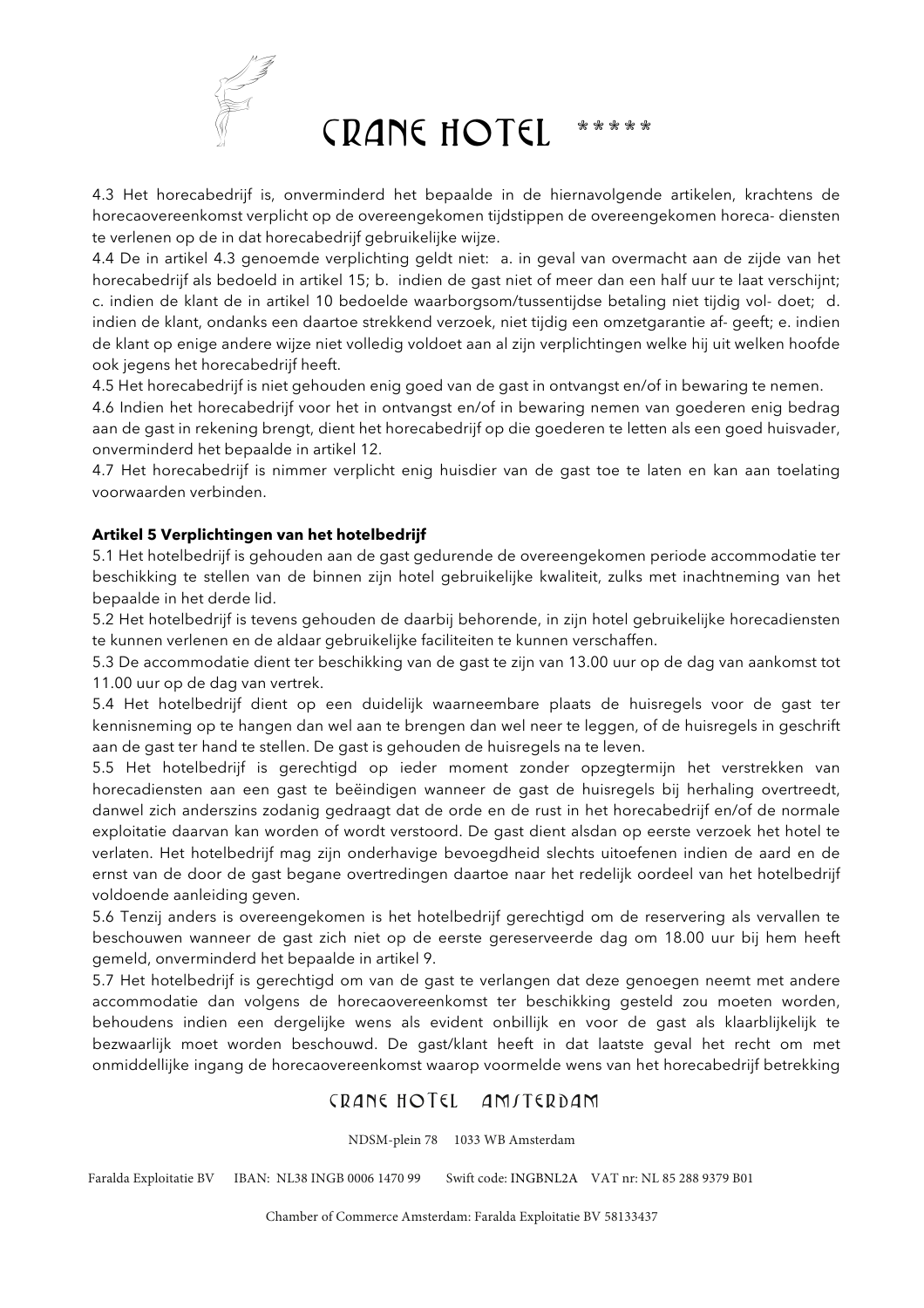

heeft te beëindigen, onverminderd zijn verplichtingen uit hoofde van andere horecaovereenkomsten. De gast en/of klant heeft, indien het horecabedrijf zich uitgaven bespaart door op de voet van het voorgaande andere accommodatie ter beschikking te stellen dan volgens de horecaovereenkomst ter beschikking gesteld zou moeten worden, recht op het bedrag van die besparing. Voor het overige zal het horecabedrijf nimmer tot enige schade- vergoeding gehouden zijn.

## **Artikel 6 Verplichtingen van het restaurantbedrijf**

6.1 Het restaurantbedrijf is verplicht op het overeengekomen tijdstip aan de gast de overeengekomen faciliteiten ter beschikking te stellen en de overeengekomen spijzen en dranken te verstrekken van een hoeveelheid, kwaliteit en op een wijze als in zijn restaurant gebruikelijk is.

6.2 Indien geen spijzen of dranken van tevoren zijn overeengekomen dan verstrekt het restaurantbedrijf op verzoek datgene van de spijzen en dranken die het op dat moment kan verstrekken, onverminderd het overige in artikel 6.1 bepaalde.

6.3 Het restaurantbedrijf is gerechtigd om het verlenen van horecadiensten achterwege te laten dan wel op ieder moment te staken indien de gast zich niet gedraagt als overeenkomt met de stand en de exploitatie van zijn restaurant. Het restaurantbedrijf kan onder meer eisen stellen met betrekking tot het uiterlijk van de gast. De gast dient op eerste verzoek het restaurant te verlaten.

6.4 Indien de gast niet binnen een half uur na het gereserveerde tijdstip is gearriveerd kan het restaurantbedrijf de reservering als geannuleerd beschouwen, onverminderd het bepaalde in artikel 9.

## **Artikel 7 Verplichtingen van het cafébedrijf**

7.1 Het cafébedrijf is gehouden om aan de gast op verzoek de dranken te verstrekken welke het in voorraad heeft. Daarnaast dient het cafébedrijf de in zijn bedrijf gebruikelijke horecadiensten te kunnen verlenen.

7.2 Het cafébedrijf is gerechtigd om het verlenen van horecadiensten achterwege te laten dan wel op ieder moment te staken indien de gast zich niet gedraagt als overeenkomt met de stand en de exploitatie van zijn café. Het cafébedrijf kan onder meer eisen stellen met betrekking tot het uiterlijk van de gast. De gast dient op eerste verzoek het café te verlaten.

### **Artikel 8 Verplichtingen van het horecabedrijf terzake zaalverhuur**

8.1 Het horecabedrijf is gerechtigd om een andere ruimte ter beschikking te stellen dan volgens de horeca- overeenkomst zou moeten geschieden, behoudens indien zulks als evident onbillijk en voor de gast als klaarblijkelijk te bezwaarlijk moet worden beschouwd. De gast/klant heeft in dat laatste geval het recht om met onmiddellijke ingang de horecaovereenkomst waarop voormelde wens van het horecabedrijf betrekking heeft te beëindigen, onverminderd zijn verplichtingen uit hoofde van andere horecaovereenkomsten. De gast en/of klant heeft, indien het horecabedrijf zich uitgaven bespaart door op de voet van het voorgaande een andere ruimte ter beschikking te stellen dan volgens de horecaovereenkomst zou moeten geschieden, recht op het bedrag van die besparing. Voor het overige zal het horecabedrijf nimmer tot enige schadevergoeding gehouden zijn. Het horecabedrijf is voorts gehouden de bij hem gebruikelijke horecadiensten aan de gasten te kunnen verlenen.

8.3 Het horecabedrijf is gerechtigd om het verlenen van horecadiensten achterwege te laten dan wel op ieder moment te staken indien de gast zich niet gedraagt als overeenkomt met de stand en de exploitatie

# CRANE HOTEL AMITERDAM

NDSM-plein 78 1033 WB Amsterdam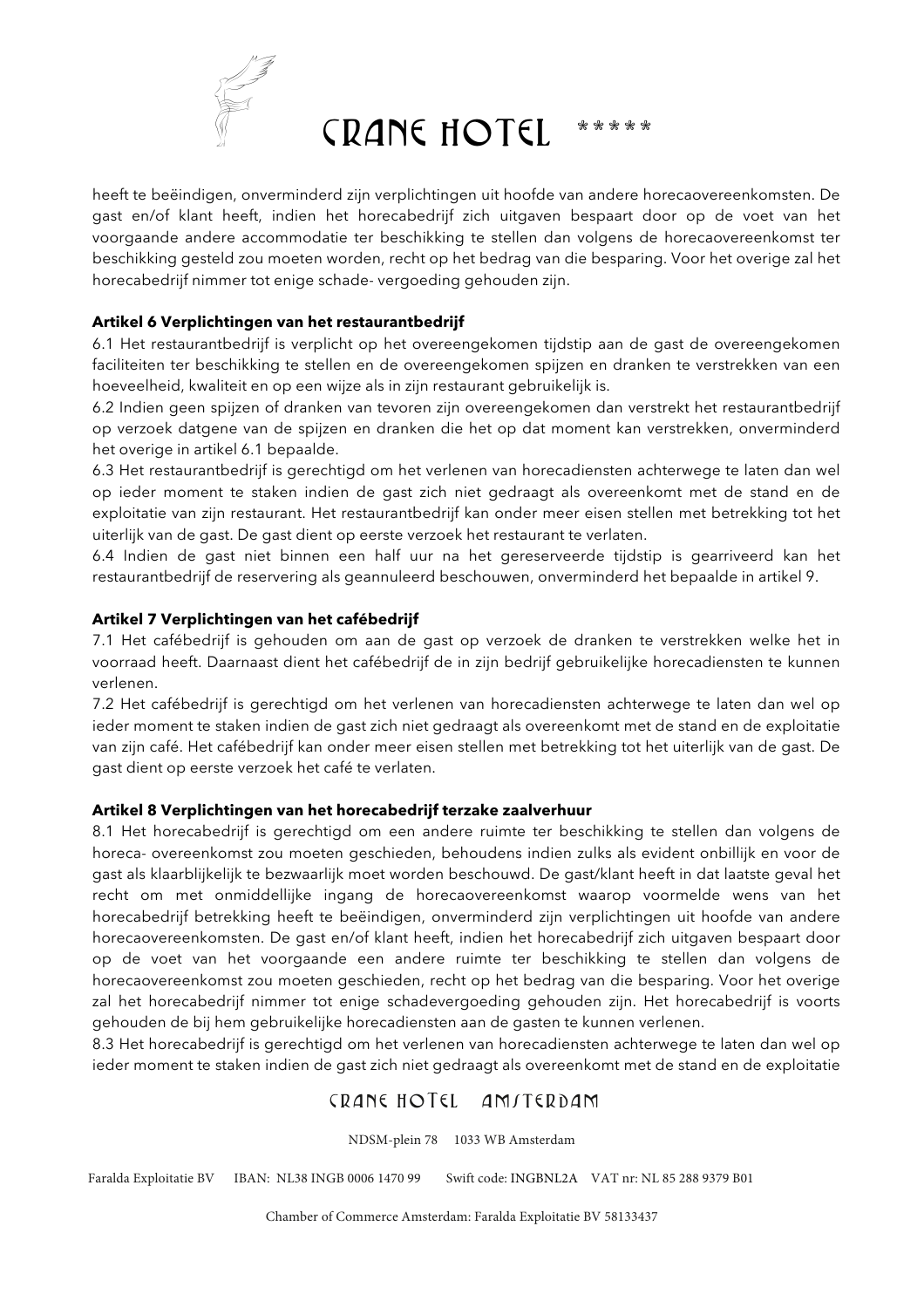

van zijn horecabedrijf. Het horecabedrijf kan onder meer eisen stellen met be- trekking tot het uiterlijk van de gast. De gast dient op eerste verzoek het horecabedrijf te verlaten.

8.4 Het horecabedrijf is na overleg met het ter plaatse bevoegd gezag gerechtigd de horecaovereenkomst wegens gegronde vrees voor verstoring van de openbare orde te ontbinden. Maakt het horecabedrijf van deze bevoegdheid gebruik, dan zal het horecabedrijf tot geen enkele schadevergoeding gehouden zijn.

### **Artikel 9 Annuleringen**

9.1 Crane hotel behoudt zich het recht voor om ten alle tijden een reservering te annuleren of de toegang tot de kraan te ontzeggen. De reden is gelegen in veiligheid die niet kan worden gegarandeerd of liften die, om wat voor reden, niet naar behoren werken.

9.2 Gast krijgt bij annuleren het door hun betaalde bedrag voor hun overnachting gerestitueerd of krijgen een alternatieve overnachting op een andere moment. Gast maakt bij annuleren door Crane hotel geen aanspraak op een aanvullende schadevergoeding.

9.3 Betreden van de kraan geschiedt geheel voor eigen risico. Crane hotel aanvaard geen enkele aansprakelijk in geval van materiele schade en lichamelijk letsel. Gasten vrijwaren Crane hotel voor aansprakelijkheid in geval van materiele schade of schade als gevolg van lichamelijk letsel op welke wijze dan ook verkregen.

9.4.1 De klant is niet bevoegd een horecaovereenkomst te annuleren, tenzij hij tegelijkertijd onherroepelijk aanbiedt de hierna bepaalde bedragen te betalen. Iedere annulering wordt geacht een dergelijk aanbod te omvatten. Een dergelijk aanbod wordt geacht te zijn aanvaard indien het horecabedrijf het aanbod niet onverwijld verwerpt. Annulering dient schriftelijk en gedateerd te geschieden. Aan een mondelinge annulering kan de klant geen rechten ontlenen. Het bepaalde in artikel 9 geldt onverminderd het bepaalde in andere artikelen.

9.4.2 Het horecabedrijf kan uiterlijk één maand voordat de eerste horecadienst op grond van de desbetreffende horecaovereenkomst zal moeten worden verricht aan de klant verklaren bepaalde individuen te zullen beschouwen als groep. Op die personen zijn alsdan alle bepalingen voor groepen van toepassing.

9.4.3 Het bepaalde in de artikelen 13.1 en 14.6 is ook op annuleringen van toepassing.

9.4.4 Ingeval van no-show zal de klant in alle gevallen verplicht zijn de reserveringswaarde te betalen.

9.4.5 Indien niet alle overeengekomen horecadiensten worden geannuleerd zijn op de geannuleerde horecadiensten onderstaande bepalingen pro rata van toepassing.

9.4.6 Indien een of meer overeengekomen horecadiensten geheel of gedeeltelijk worden geannuleerd, worden de termijnen in de navolgende artikelen vermeerderd met 4 maanden indien de

# CRANE HOTEL AMITERDAM

NDSM-plein 78 1033 WB Amsterdam

Faralda Exploitatie BV IBAN: NL38 INGB 0006 1470 99 Swift code: INGBNL2A VAT nr: NL 85 288 9379 B01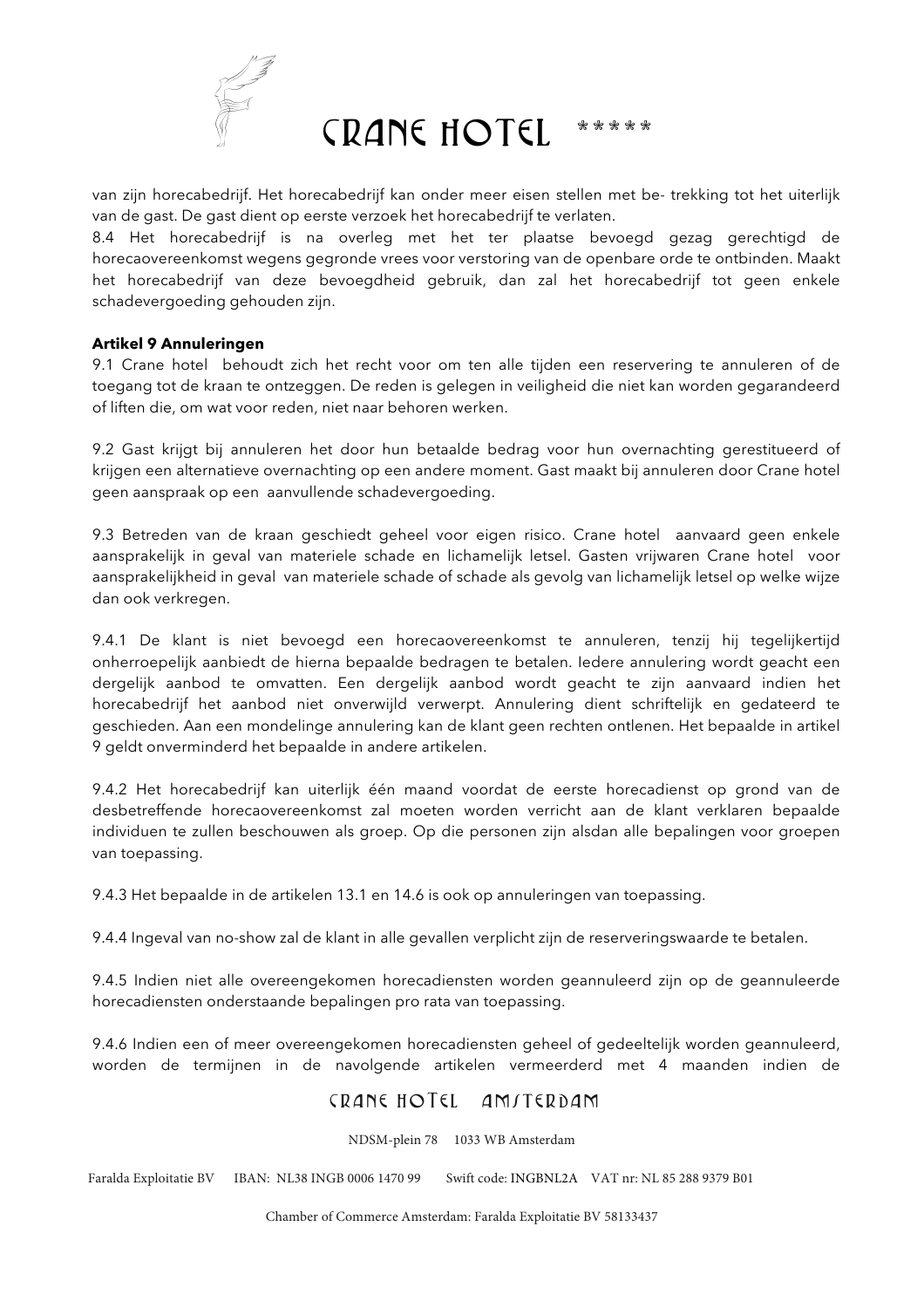

reserveringswaarde van de geannuleerde horecadienst(en) meer bedraagt dan de op overeenkomstige wijze berekende waarde van de overige horecadiensten die het horecabedrijf had kunnen verlenen in het tijdsbestek waarin de geannuleerde horecadiensten verleend hadden moeten worden.

9.4.7 Bedragen die het horecabedrijf met het oog op de geannuleerde horecaovereenkomst ten tijde van de annulering reeds aan derden verschuldigd is geworden dienen door de klant te allen tijde volledig aan het horecabedrijf te worden vergoed, mits het horecabedrijf niet onredelijk gehandeld heeft door de betreffende verplichtingen aan te gaan. De betreffende bedragen strekken in mindering op de in de navolgende bepalingen bedoelde reserveringswaarde.

9.5 Voor annulering van hotelaccommodatie/logies geldt een Non Refundabel Policy

## 9.5.1 Groepen

Wanneer een reservering voor uitsluitend hotelaccommodatie, al dan niet met ontbijt, is gemaakt voor een groep dan geldt voor annulering van die reservering het navolgende. Bij annulering is de klant gehouden 100% van de reserveringswaarde aan het hotelbedrijf te betalen.

## 9.5.2 Individuen

Wanneer een reservering voor uitsluitend hotelaccommodatie, al dan niet met ontbijt, is gemaakt voor één of meer individuen geldt voor annulering van die reservering het navolgende. Bij annulering is de klant gehouden 100% van de reserveringswaarde aan het hotelbedrijf te betalen.

### 9.6 Annulering van restaurant/tafelreservering

9.6.1 Groepen Wanneer een reservering voor uitsluitend een restaurant (tafelreservering) is gemaakt voor een groep dan geldt voor annulering van die reservering het navolgende: Bij annulering zal de klant 100 % van de reserveringswaarde verschuldigd zijn.

9.6.2 Individuen Wanneer een reservering voor uitsluitend een restaurant (tafelreservering) is gemaakt voor één of meer individuen dan geldt voor annulering van die reservering het navolgende: Bij annulering zal de klant 100 % van de reserveringswaarde verschuldigd zijn.

9.7 Annulering andere horecaovereenkomsten.

9.7.1 Voor annulering van alle reserveringen niet vallende onder de artikelen 9.5 en 9.6 gelden de bepalingen van 9.5 en 9.6

9.8.1 Het horecabedrijf is ten alle tijden bevoegd om zonder kosten en zonder opgaaf van reden een horecaovereenkomst te annuleren.

# CRANE HOTEL AMITERDAM

NDSM-plein 78 1033 WB Amsterdam

Faralda Exploitatie BV IBAN: NL38 INGB 0006 1470 99 Swift code: INGBNL2A VAT nr: NL 85 288 9379 B01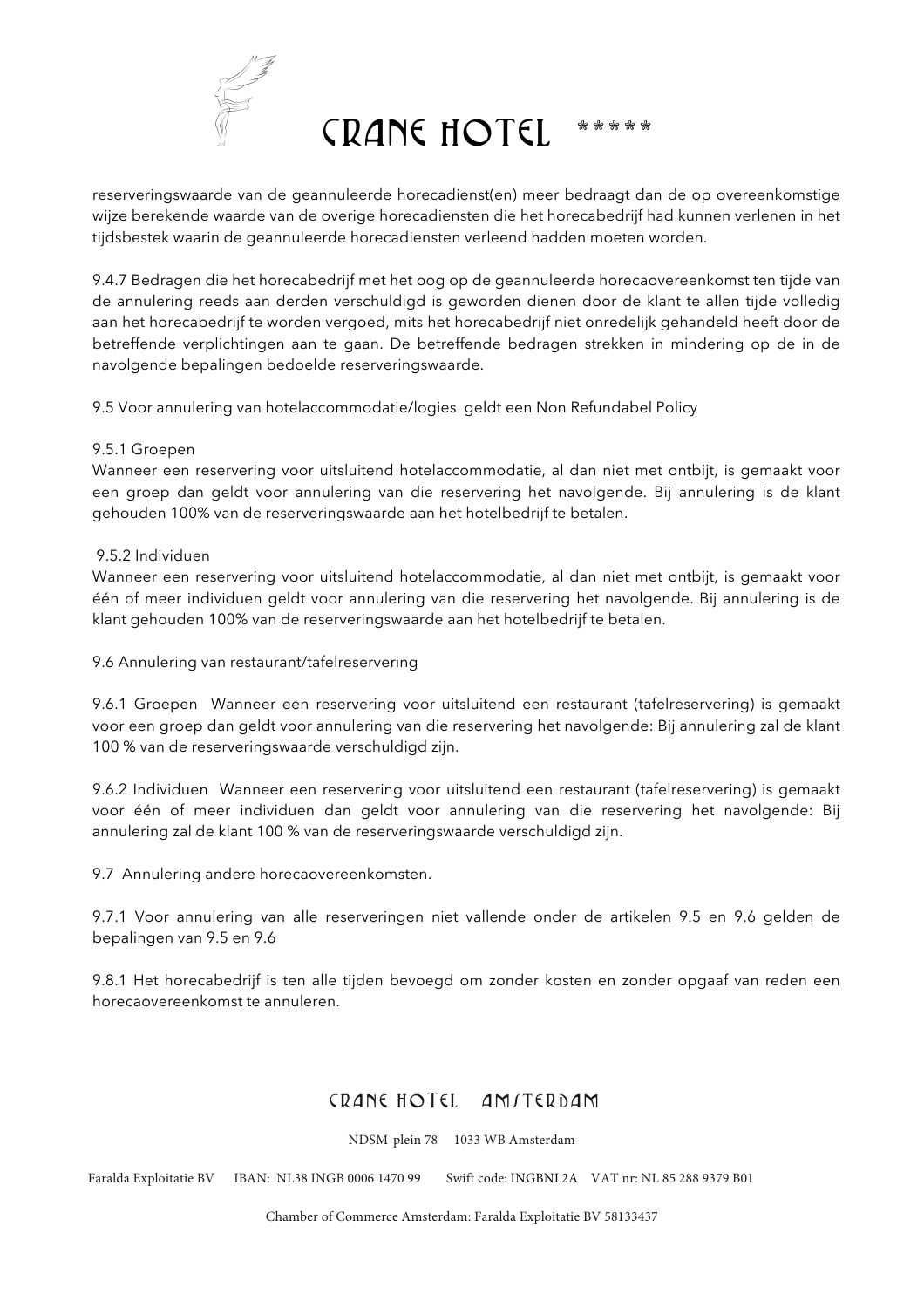

9.8.2 Indien het horecabedrijf een horecaovereenkomst tot het verstrekken van spijs en bijbehorende drank annuleert zijn de artikelen 9.1.1 en 9.3.2 van overeenkomstige toepassing, met verwisseling van klant en horecabedrijf.

9.8.3 Indien het horecabedrijf een andere horecaovereenkomst dan bedoeld in artikel 9.5.2 annuleert zijn de artikelen 9.1.1 en 9.2.2 van overeenkomstige toepassing, met verwisseling van klant en horecabedrijf.

9.8.4 Het horecabedrijf is te allen tijde bevoegd een horecaovereenkomst te annuleren zonder tot betaling van de hierboven bedoelde bedragen gehouden te zijn, indien er voldoende aanwijzingen bestaan dat de op grond van die horecaovereenkomst in het horecabedrijf te houden bijeenkomst een zodanig ander karakter heeft dan verwacht mocht worden op grond van aankondiging door de klant of op grond van de hoedanigheid van klant of gasten, dat het horecabedrijf de overeenkomst niet gesloten zou hebben indien het van het werkelijke karakter van de bijeenkomst op de hoogte was geweest. Maakt het horecabedrijf van deze bevoegdheid gebruik nadat de betreffende bijeenkomst begonnen is, dan is de klant gehouden tot betaling van de tot dat tijdstip genoten horecadiensten, doch vervalt zijn betalingsverplichting voor het overige. De vergoeding voor genoten horecadiensten wordt in voorkomend geval naar tijdsevenredigheid berekend.

9.8.5 Het horecabedrijf is gerechtigd om, in plaats van zijn in artikel 9.5.4 bedoelde bevoegdheid uit te oefenen, nadere eisen te stellen ten aanzien van het verloop van de betreffende bijeenkomst. Indien er voldoende aanwijzingen bestaan dat deze eisen niet (zullen) worden nageleefd, is het horecabedrijf alsnog gerechtigd zijn in artikel 9.5.4 bedoelde bevoegdheid uit te oefenen.

9.8.6 Indien en voor zover het horecabedrijf tevens optreedt als reisorganisator in de zin van de wet geldt met betrekking tot reisovereenkomsten in de zin van de wet het volgende. Het horecabedrijf mag de reisovereenkomst op een wezenlijk punt wijzigen wegens gewichtige, de reiziger onverwijld medegedeelde omstandigheden. Het horecabedrijf mag de reisovereenkomst ook anders dan op een wezenlijk punt wijzigen wegens gewichtige, de reiziger onverwijld medegedeelde omstandigheden. Tot twintig dagen voor de aanvang van de reis mag het horecabedrijf de reissom verhogen in verband met wijzigingen in de vervoerskosten met inbe- grip van brandstofkosten, de verschuldigde heffingen of de toepasselijke wisselkoersen. Indien de reiziger een wijziging als hiervoor bedoeld afwijst kan het horecabedrijf de reisovereenkomst opzeggen.

### Artikel 10 Waarborgsom en tussentijdse betaling

10.1 Het horecabedrijf kan te allen tijde van de klant verlangen dat deze onder het horecabedrijf deponeert of doet deponeren een waarborgsom ter hoogte van maximaal de reserveringswaarde minus eventuele reeds verrichte tussentijdse betalingen. Ontvangen waarborgsommen worden deugdelijk geadministreerd, dienen uitsluitend tot zekerheid voor het horecabedrijf en gelden uitdrukkelijk niet als reeds gerealiseerde omzet.

10.2 Het horecabedrijf kan telkens tussentijds betaling verlangen van inmiddels verleende horecadiensten.

# CRANE HOTEL AMITERDAM

NDSM-plein 78 1033 WB Amsterdam

Faralda Exploitatie BV IBAN: NL38 INGB 0006 1470 99 Swift code: INGBNL2A VAT nr: NL 85 288 9379 B01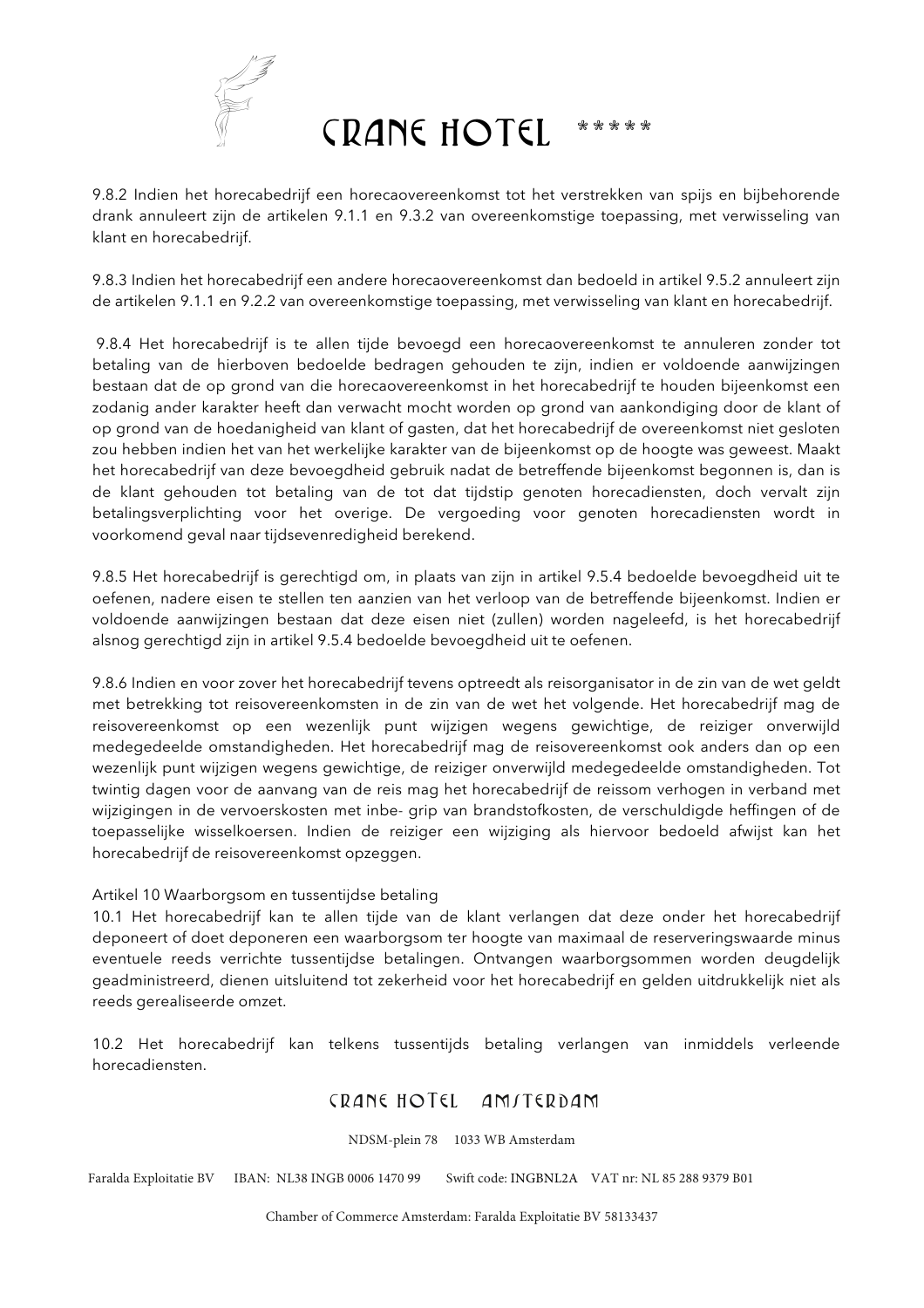

10.3 Het horecabedrijf mag zich verhalen op het ingevolge de voorgaande bepalingen gedeponeerde bedrag terzake al datgene wat de klant uit welken hoofde ook aan hem verschuldigd is. Het overschot dient door het horecabedrijf onverwijld aan de klant te worden terugbetaald.

#### Artikel 11 Omzetgarantie

11.1 Indien een omzetgarantie is afgegeven is de klant verplicht terzake de betreffende horecaovereenkomst(en) tenminste het in de omzetgarantie bepaalde bedrag aan het horecabedrijf te betalen.

### Artikel 12 Aansprakelijkheid van het horecabedrijf

12.1 De uitsluiting van aansprakelijkheid in dit artikel geldt niet voor zover het horecabedrijf terzake het risico dat zich heeft gerealiseerd van een verzekeringsmaatschappij of van een andere derde een vergoeding heeft ontvangen.

12.2 Onverminderd het bepaalde in artikel 4.6 is het hotelbedrijf niet aansprakelijk voor beschadiging of verlies van goederen, die in het hotel zijn meegebracht door een gast die daar zijn intrek heeft genomen. De klant vrijwaart het hotelbedrijf tegen aanspraken van gasten terzake. Het hier bepaalde geldt niet voor zover de beschadiging of het verlies te wijten is aan opzet of grove schuld van het hotelbedrijf.

12.3 Onverminderd het bepaalde in de artikelen 12.7 en 12.8 is het horecabedrijf nimmer aansprakelijk voor welke schade dan ook door de klant, de gast en/of derden geleden tenzij de schade het directe gevolg is van opzet of grove schuld van het horecabedrijf.

Deze uitsluiting van aansprakelijkheid geldt in het bijzonder ook voor schade ontstaan als gevolg van het nuttigen van door het horecabedrijf bereide of geserveerde levensmiddelen en voor schade ontstaan als gevolg van automatiseringsproblemen. Indien dwingend recht slechts een minder vergaande beperking van aansprakelijkheid toelaat geldt die minder vergaande beperking.

12.4 In geen enkel geval is het horecabedrijf gehouden een hoger bedrag aan schaderegeling te betalen dan: 1. de reserveringswaarde of, indien dat meer is. 2a. het door de verzekeraar van het horecabedrijf aan het horecabedrijf terzake de schade uit- betaalde bedrag, dan wel; 2b. de terzake de schade van een andere derde verkregen vergoeding.

12.5 Voor schade aan of met voertuigen van de gast veroorzaakt is het horecabedrijf nimmer aansprakelijk behoudens indien en voor zover de schade het rechtstreeks gevolg is van opzet of grove schuld van het horecabedrijf.

12.6 Het horecabedrijf is nimmer aansprakelijk voor schade direct of indirect aan wie of wat ook ontstaan als direct of indirect gevolg van enig gebrek of enige hoedanigheid of omstandigheid aan, in of op enig roerend of onroerend goed waarvan het horecabedrijf houder, (erf)pachter, huurder dan wel eigenaar is

## CRANE HOTEL AMITERDAM

NDSM-plein 78 1033 WB Amsterdam

Faralda Exploitatie BV IBAN: NL38 INGB 0006 1470 99 Swift code: INGBNL2A VAT nr: NL 85 288 9379 B01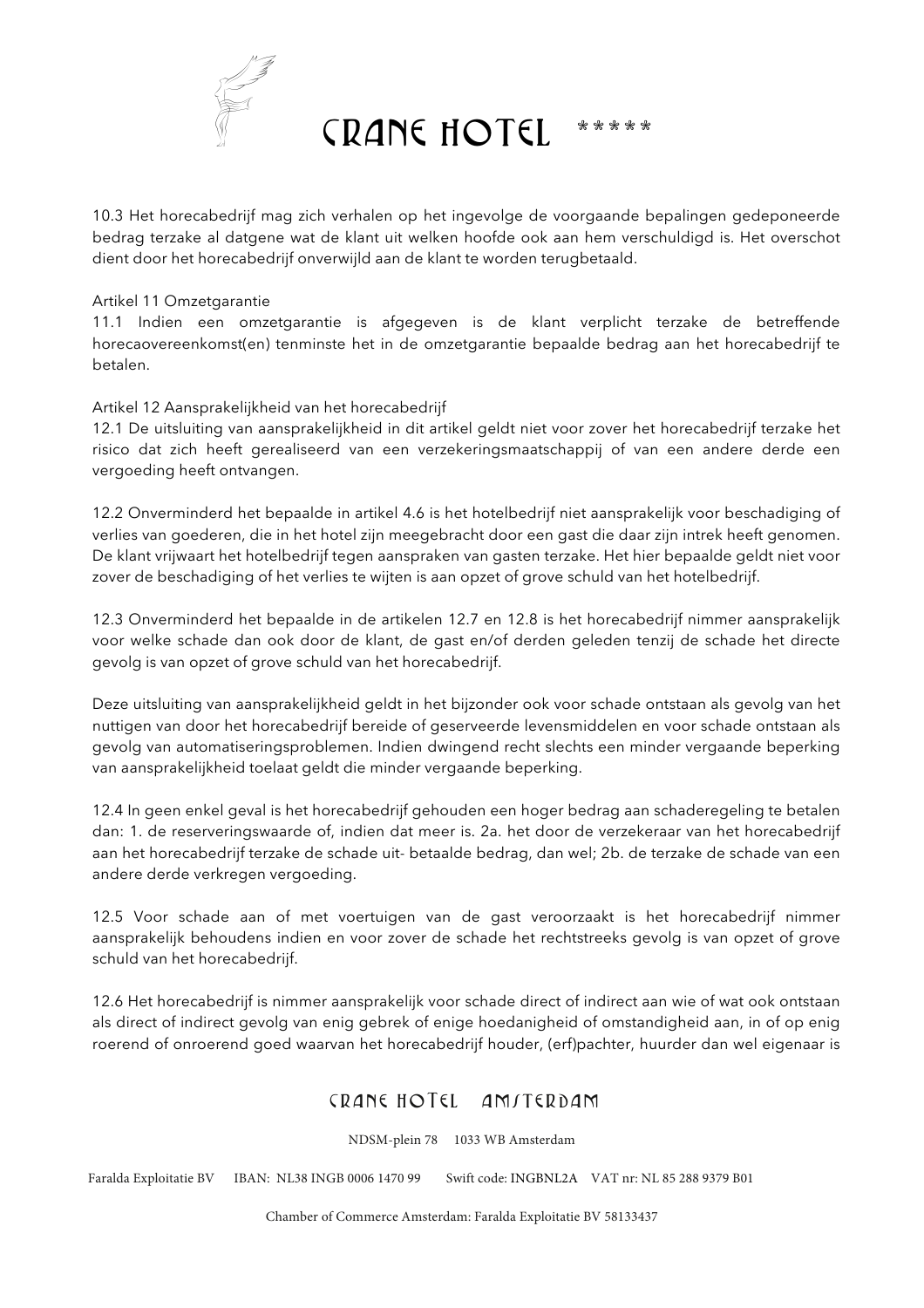

of dat anderszins ter beschikking van het horecabedrijf staat, behoudens indien en voor zover de schade het rechtstreeks gevolg is van opzet of grove schuld van het horecabedrijf.

12.7 Indien voor de gast aan de in bewaring gegeven goederen, waarvoor een vergoeding als bedoeld in artikel 4.6 in rekening wordt gebracht, schade ontstaat is het horecabedrijf verplicht de schade aan deze goederen ten gevolge van beschadiging of vermissing te vergoeden. Schadevergoeding is nimmer verschuldigd terzake in de afgegeven goederen aanwezige andere goederen.

12.8 Indien het horecabedrijf goederen in ontvangst neemt of indien goederen op welke wijze dan ook waar dan ook door wie dan ook worden gedeponeerd, bewaard en/of achtergelaten zonder dat het horecabedrijf daarvoor enige vergoeding bedingt, dan is het horecabedrijf nimmer aansprakelijk voor schade aan of in verband met die goederen op welke wijze dan ook ontstaan tenzij het horecabedrijf opzettelijk deze schade heeft toegebracht, of de schade het gevolg is van grove schuld van het horecabedrijf.

12.9 De klant (niet zijnde een natuurlijk persoon, die niet handelt in de uitoefening van een beroep of bedrijf) vrijwaart het horecabedrijf volledig terzake iedere aanspraak, hoe ook genaamd, welke de gast en/of enige derde jegens het horecabedrijf mocht geldend maken, indien en voor zover deze aanspraak in de ruimste zin verband kan houden met enige door het horecabedrijf krachtens enige overeenkomst met de klant te verlenen of verleende (horeca)dienst dan wel met de accommodatie waarin een zodanige (horeca)dienst werd verleend of moest worden verleend.

12.10 De in artikel 12.9 bedoelde vrijwaringsverplichting geldt ook indien de horecaovereenkomst met de klant en/of de gast geheel of gedeeltelijk om welke reden dan ook is ontbonden.

## Artikel 13 Aansprakelijkheid van de gast en/of klant

13.1 De klant en de gast en degenen die hem vergezellen zijn hoofdelijk aansprakelijk voor alle schade die voor het horecabedrijf en/of enige derde is en/of zal ontstaan als direct of indirect gevolg van wanprestatie (toerekenbare tekortkoming) en/of onrechtmatige daad, waaronder overtreding van de huisregels is begrepen, begaan door de klant en/of de gast en/of degenen die hem vergezellen, alsmede voor alle schade die is veroorzaakt door enig dier en/of enige stof en/of enige zaak waarvan zij houder zijn of die onder hun toezicht staan.

### Artikel 14 Afrekening en betaling

14.1 De klant is de in de horecaovereenkomst bepaalde prijs verschuldigd dan wel, voor zover de horecaovereenkomst werd gesloten meer dan drie maanden voor het tijdstip waarop de ingevolge die overeenkomst te verrichten horecadiensten verleend moeten worden, de prijzen welke gelden op het moment dat de horecadienst(en) (moet(en)) wordt(den) verleend, waaronder tevens worden verstaan de prijzen als vermeld op lijsten welke door het horeca- bedrijf op een voor de gast zichtbare plaats zijn aangebracht danwel zijn opgenomen in een lijst welke aan de klant/gast, desnodig op diens verzoek, wordt overhandigd. Wijzigingen in het BTW-tarief worden te allen tijde aan de klant doorberekend.

Een lijst wordt geacht voor de gast zichtbaar aangebracht te zijn indien deze zichtbaar is in de normaal toegankelijke ruimten van het horecabedrijf.

# CRANE HOTEL AMITERDAM

NDSM-plein 78 1033 WB Amsterdam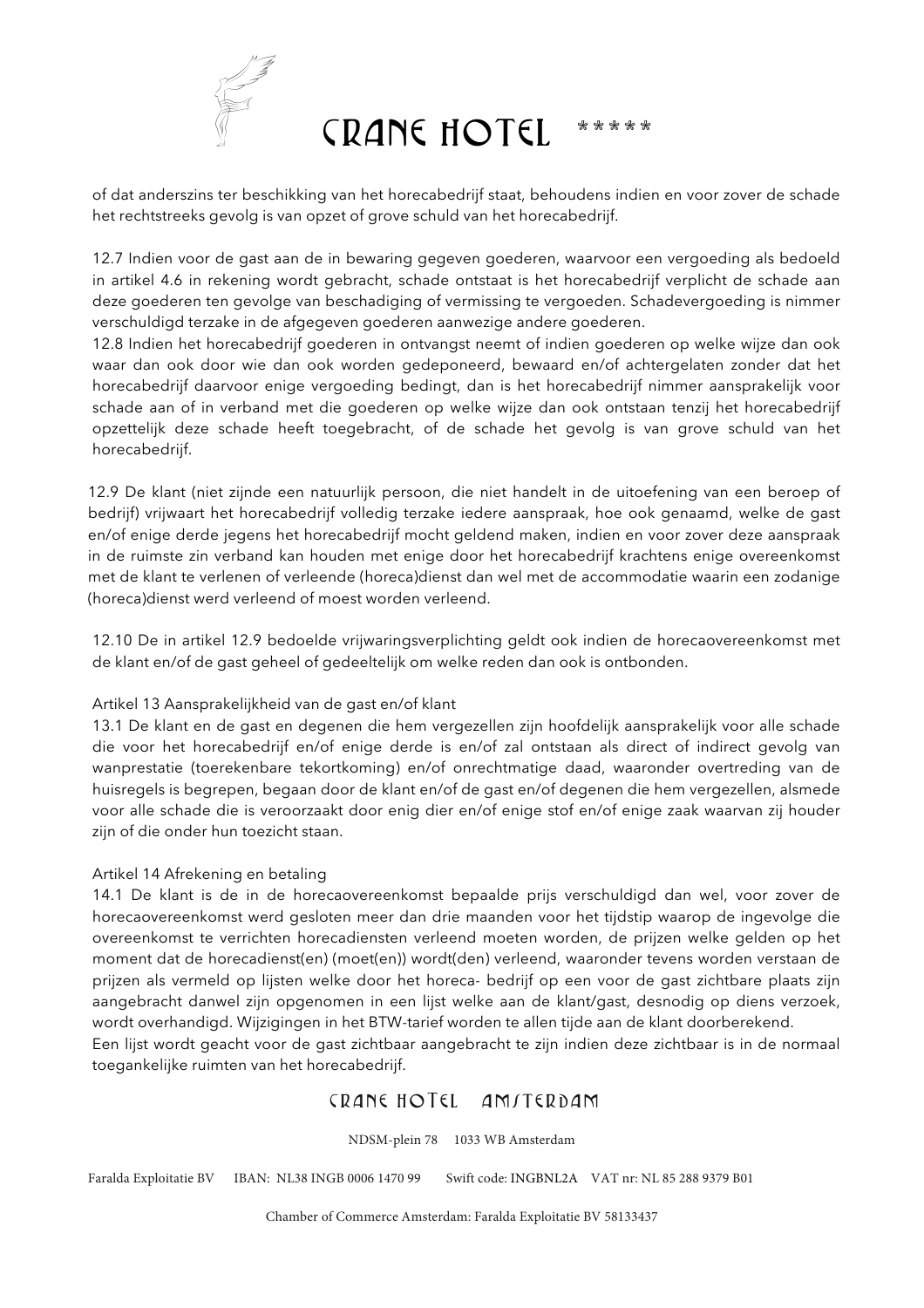

Voor bijzondere diensten, zoals het gebruik van garderobe, garage, safe, bewassing, telefoon, telex, t.v. huur e.d. kan door het horecabedrijf een extra vergoeding worden gevorderd.

14.4 Alle rekeningen, daaronder mede begrepen rekeningen terzake annulering of no-show, zijn door de klant en/of gast verschuldigd op het moment dat ze aan hem worden gepresenteerd. De klant dient voor contante betaling zorg te dragen tenzij schriftelijk anders is overeengekomen of tenzij anders wordt overeengekomen.

14.5 Wanneer voor een rekening voor een lager bedrag dan ε 150,- krachtens het bepaalde in het vierde lid een factuur wordt gezonden dan kan het horecabedrijf daarenboven ε 15,- aan administratiekosten in rekening brengen. Op dat bedrag is het bepaalde in dit artikel van overeenkomstige toepassing.

14.6 De gast en de klant zijn hoofdelijk aansprakelijk voor alle bedragen welke één van hen of beiden aan het horecabedrijf uit welken hoofde ook verschuldigd zijn. Geen van hen kan zich beroepen op enig voorrecht van uitwinning. Horecaovereenkomsten worden behoudens andersluidend beding geacht mede namens elke gast gesloten te zijn. Door te verschijnen geeft de gast te kennen dat de klant bevoegd was hem bij het sluiten van de betreffende horecaovereenkomst te vertegenwoordigen.

 14.7 Zolang de gast en/of klant niet geheel aan al zijn verplichtingen jegens het horecabedrijf heeft voldaan is het horecabedrijf gerechtigd om alle goederen welke door de gast en/of klant in het horecabedrijf zijn meegebracht onder zich te nemen en te houden, totdat de gast en/of klant ten genoegen van het horecabedrijf aan al zijn verplichtingen jegens het horecabedrijf heeft vol- daan. Naast een retentierecht komt het horecabedrijf in voorkomend geval een pandrecht toe op de betreffende goederen.

14.8 Indien andere dan contante betaling is overeengekomen dienen alle facturen, voor welk bedrag ook, door de klant binnen veertien dagen na factuurdatum aan het horecabedrijf te worden voldaan. Indien een factuur wordt gezonden is het horecabedrijf te allen tijde bevoegd een kredietbeperkingstoeslag van 2% van het factuurbedrag in rekening te brengen, welke vervalt indien de klant de factuur binnen veertien dagen voldoet.

14.9 Indien en voor zover tijdige betaling achterwege blijft is de klant in gebreke zonder dat enige ingebrekestelling zal zijn vereist.

14.10 Indien de klant in gebreke is dient hij aan het horecabedrijf alle op de inning vallende kosten te vergoeden, gerechtelijke zowel als buitengerechtelijke. De buitengerechtelijke inningskosten worden gesteld op minimaal 15% van de verschuldigde hoofdsom met een minimum van ε 100,- alles te vermeerderen met de daarover verschuldigde B.T.W.

14.11 Daarenboven is de klant indien hij in gebreke is een bedrag aan rente verschuldigd welke ligt 2% boven de wettelijke rente. Een gedeelte van een maand wordt bij de berekening van de verschuldigde rente voor een gehele maand gerekend.

# CRANE HOTEL AMITERDAM

NDSM-plein 78 1033 WB Amsterdam

Faralda Exploitatie BV IBAN: NL38 INGB 0006 1470 99 Swift code: INGBNL2A VAT nr: NL 85 288 9379 B01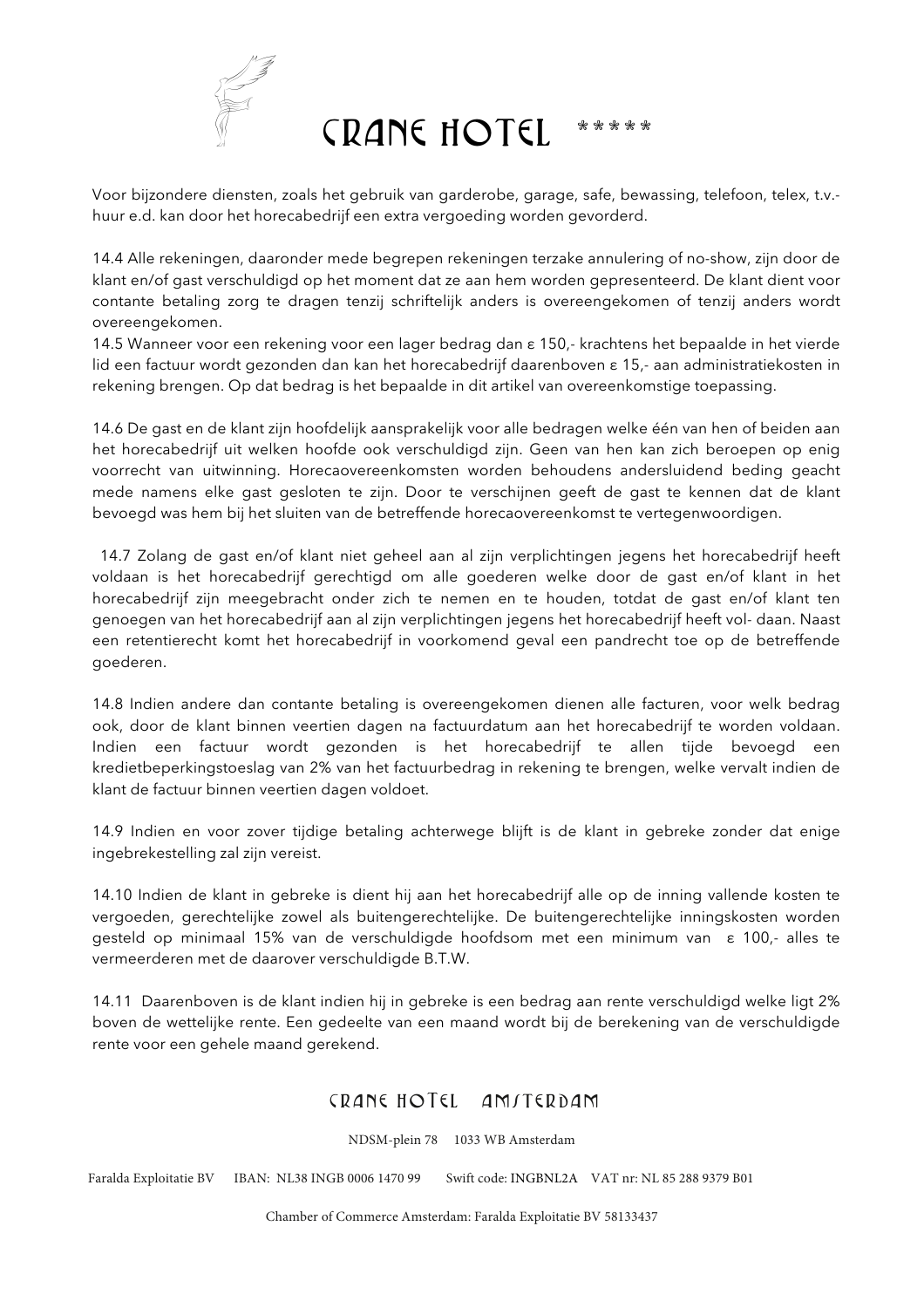

14.12 Indien het horecabedrijf goederen als bedoeld in artikel 14.7 onder zich heeft en de klant van wie het horecabedrijf de goederen onder zich heeft gekregen gedurende drie maanden in gebreke is, is het horecabedrijf gerechtigd deze goederen publiekelijk dan wel onderhands te verkopen en zich op de opbrengst daarvan te verhalen. De aan de verkoop verbonden kosten komen eveneens ten laste van de klant en het horecabedrijf kan zich ook daarvoor op de opbrengst van de verkoop verhalen. Hetgeen na het verhaal van het horecabedrijf resteert wordt aan de klant uitgekeerd.

14.13 Iedere betaling zal, ongeacht enige door de klant bij die betaling geplaatste aantekening dan wel gemaakte opmerking, worden geacht te strekken in mindering op de schuld van de klant aan het horecabedrijf in de navolgende volgorde: 1. de kosten van executie; 2. de gerechtelijke en buitengerechtelijke inningskosten; 3. de rente; 4. de schade; 5. de hoofdsom.

14.14 Betaling geschiedt in Nederlandse courant. Indien het horecabedrijf buitenlandse betaalmiddelen accepteert dan zal gelden de op het moment van betaling geldende marktkoers. Het horecabedrijf kan daarbij bij wijze van administratiekosten een bedrag in rekening brengen dat overeenkomt met maximaal 10% van het bedrag dat in vreemde valuta wordt aangeboden. Het horecabedrijf kan dit bewerkstelligen door de geldende marktkoers met maximaal 10% aan te passen.

14.15 Het horecabedrijf is nimmer gehouden om cheques, girobetaalkaarten en andere dergelijke betaalmiddelen te accepteren en kan aan acceptatie van zodanige betaalmiddelen voorwaarden verbinden. Hetzelfde geldt voor andere, hier niet genoemde betaalmiddelen.

### Artikel 15 Overmacht

15.1 Als overmacht voor het horecabedrijf, die maakt dat een eventuele daardoor veroorzaakte tekortkoming het horecabedrijf niet kan worden toegerekend, zal gelden iedere voorziene of onvoorziene, voorzienbare of onvoorzienbare omstandigheid die het uitvoeren van de horecaovereenkomst door het horecabedrijf zodanig bemoeilijkt dat het uitvoeren van de horecaovereenkomst onmogelijk dan wel bezwaarlijk wordt.

15.2 Onder zodanige omstandigheden worden mede verstaan zodanige omstandigheden bij personen en/of diensten en/of instellingen waarvan het horecabedrijf gebruik wenst te maken bij het uit- voeren van de horecaovereenkomst, alsmede alles wat voor voornoemden als overmacht of op- schortende dan wel ontbindende voorwaarde geldt, alsmede wanprestatie van voornoemden.

15.2 Indien een der partijen bij een horecaovereenkomst niet in staat is om aan enige verplichting uit die horecaovereenkomst te voldoen, is hij gehouden de andere partij hiervan zo spoedig mogelijk in kennis te stellen.

### Artikel 16 Gevonden voorwerpen

16.1 In het gebouw en zijn aanhorigheden van het horecabedrijf verloren of achtergelaten voorwerpen, welke door de gast worden gevonden, dienen door deze met bekwame spoed bij het horecabedrijf te worden ingeleverd.

16.2 Van voorwerpen, waarvan de rechthebbende zich niet binnen een jaar na de inlevering daarvan bij het horecabedrijf heeft gemeld, verkrijgt het horecabedrijf de eigendom.

# CRANE HOTEL AMITERDAM

NDSM-plein 78 1033 WB Amsterdam

Faralda Exploitatie BV IBAN: NL38 INGB 0006 1470 99 Swift code: INGBNL2A VAT nr: NL 85 288 9379 B01